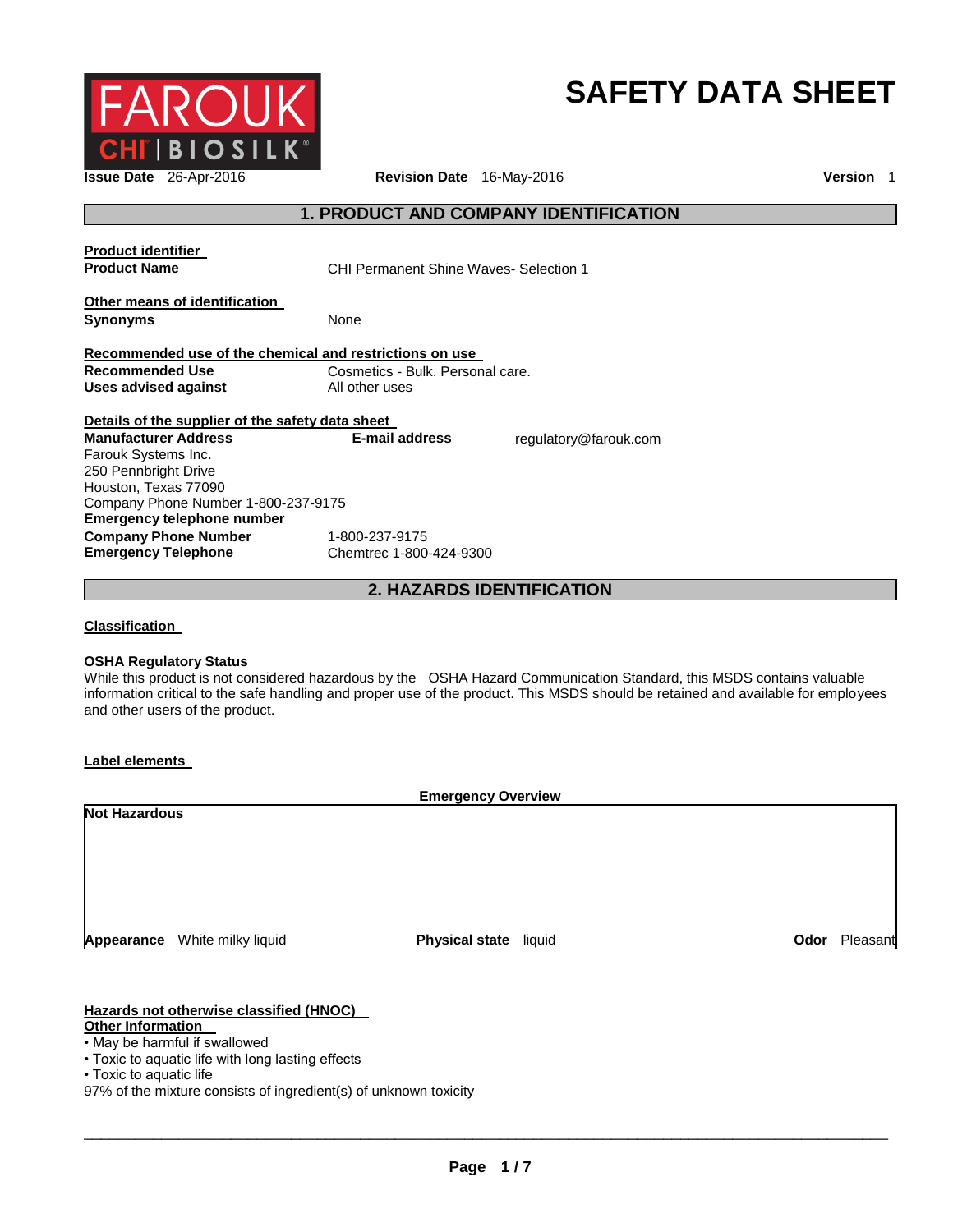# **3. COMPOSITION/INFORMATION ON INGREDIENTS**

\_\_\_\_\_\_\_\_\_\_\_\_\_\_\_\_\_\_\_\_\_\_\_\_\_\_\_\_\_\_\_\_\_\_\_\_\_\_\_\_\_\_\_\_\_\_\_\_\_\_\_\_\_\_\_\_\_\_\_\_\_\_\_\_\_\_\_\_\_\_\_\_\_\_\_\_\_\_\_\_\_\_\_\_\_\_\_\_\_\_\_\_\_

#### **Substance**

Composition: The product(s) does not contain ingredients considered hazardous as defined by OSHA, 29 CFR 1910.1200 and/or WHMIS under the HPA.

| <b>Chemical Name</b> | <b>CAS No.</b> | Weight-% | <b>Trade Secret</b> |
|----------------------|----------------|----------|---------------------|
| Water                | 7732-18-5      | 90-95    |                     |
| Laureth-23           | 9002-92-0      | 0-5      |                     |
| Ethanolamine         | 141-43-5       | 0-5      |                     |

\* The exact percentage (concentration) of composition has been withheld as a trade secret.

# **4. FIRST AID MEASURES First aid measures General advice** No hazards which require special first aid measures. When symptoms persist or in all cases of doubt seek medical advice. **Eye contact Rinse thoroughly with plenty of water for at least 15 minutes, lifting lower and upper eyelids.** If discomfort of irritation persists, seek medical attention. **Skin Contact If skin problems occur, discontinue use.** If symptoms persist, seek medical attention. **Inhalation Inhalation Not an expected route of exposure. Ingestion In case of accidental ingestion, Wash out mouth with water. DO NOT INDUCE** VOMITING. Seek immediate medical attention. **Most important symptoms and effects, both acute and delayed Symptoms** . **Indication of any immediate medical attention and special treatment needed Note to physicians Treat symptomatically.**

# **5. FIRE-FIGHTING MEASURES**

**Suitable extinguishing media**

.

Dry chemical, CO2, water spray or alcohol-resistant foam.

**Unsuitable extinguishing media** Caution: Use of water spray when fighting fire may be inefficient.

#### **Specific hazards arising from the chemical**

**Explosion data Sensitivity to Mechanical Impact** None. **Sensitivity to Static Discharge** None.

#### **Protective equipment and precautions for firefighters**

As in any fire, wear self-contained breathing apparatus pressure-demand, MSHA/NIOSH (approved or equivalent) and full protective gear.

**Flash point** Not Applicable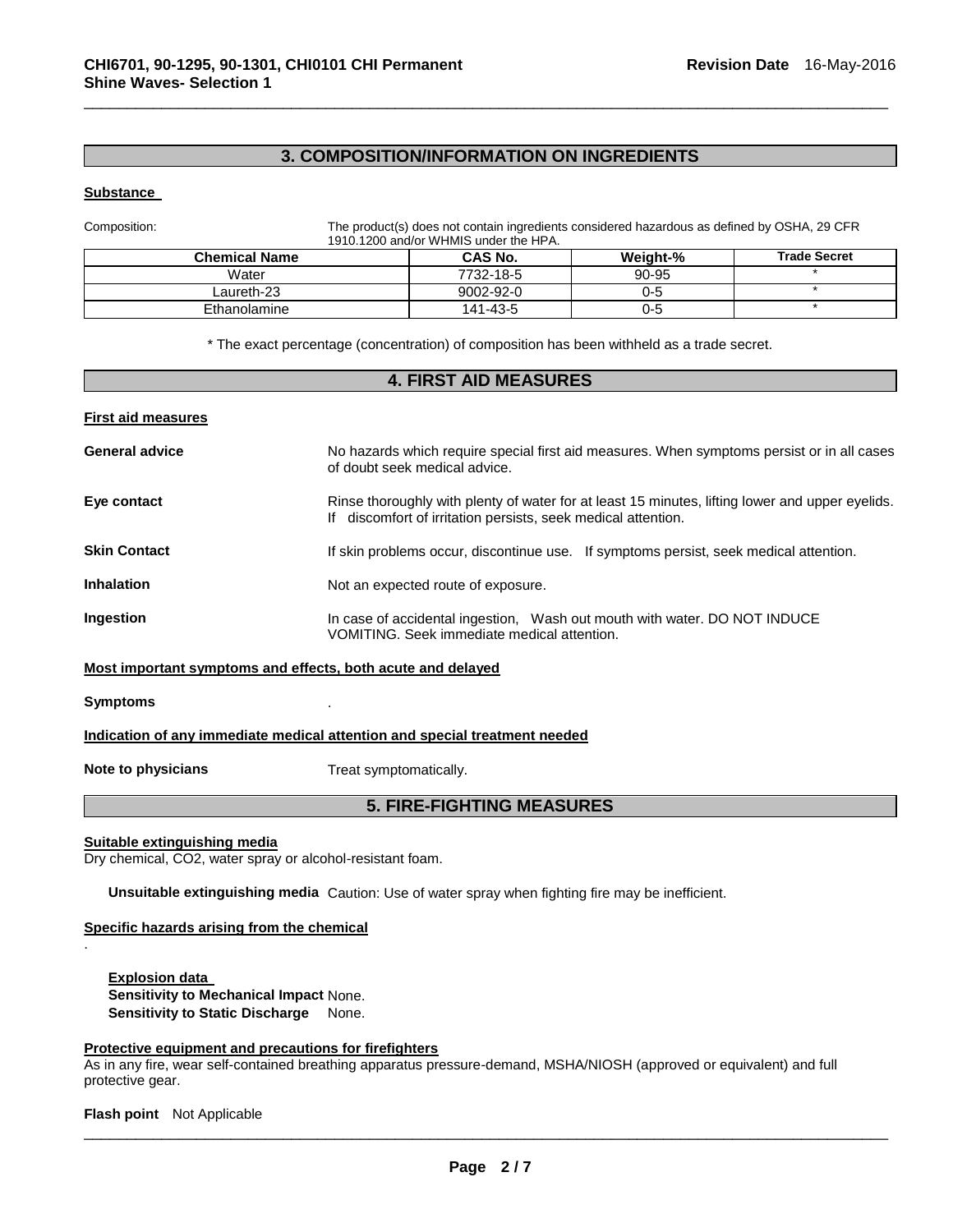# **6. ACCIDENTAL RELEASE MEASURES**

\_\_\_\_\_\_\_\_\_\_\_\_\_\_\_\_\_\_\_\_\_\_\_\_\_\_\_\_\_\_\_\_\_\_\_\_\_\_\_\_\_\_\_\_\_\_\_\_\_\_\_\_\_\_\_\_\_\_\_\_\_\_\_\_\_\_\_\_\_\_\_\_\_\_\_\_\_\_\_\_\_\_\_\_\_\_\_\_\_\_\_\_\_

|                                                              | <b>Personal precautions, protective equipment and emergency procedures</b>                                     |
|--------------------------------------------------------------|----------------------------------------------------------------------------------------------------------------|
| <b>Personal precautions</b>                                  | Avoid contact with eyes.                                                                                       |
| <b>Environmental precautions</b>                             |                                                                                                                |
| <b>Environmental precautions</b>                             | See Section 12 for additional ecological information.                                                          |
| Methods and material for containment and cleaning up         |                                                                                                                |
| <b>Methods for containment</b>                               | Prevent further leakage or spillage if safe to do so.                                                          |
| Methods for cleaning up                                      | Pick up and transfer to properly labeled containers.                                                           |
|                                                              |                                                                                                                |
|                                                              | 7. HANDLING AND STORAGE                                                                                        |
| <b>Precautions for safe handling</b>                         |                                                                                                                |
| Advice on safe handling                                      | Avoid contact with eyes.                                                                                       |
| Conditions for safe storage, including any incompatibilities |                                                                                                                |
| <b>Storage Conditions</b>                                    | Keep out of the reach of children. Keep containers tightly closed in a dry, cool and<br>well-ventilated place. |

# **8. EXPOSURE CONTROLS/PERSONAL PROTECTION**

## **Control parameters**

**Exposure Guidelines** This product, as supplied, does not contain any hazardous materials with occupational exposure limits established by the region specific regulatory bodies.

| <b>Chemical Name</b> | <b>ACGIH TLV</b> | <b>OSHA PEL</b>                   | <b>NIOSH IDLH</b>          |
|----------------------|------------------|-----------------------------------|----------------------------|
| Ethanolamine         | STEL: 6 ppm      | TWA: 3 ppm                        | IDLH: 30 ppm               |
| 141-43-5             | TWA: 3 ppm       | TWA: 6 mg/m <sup>3</sup>          | TWA: 3 ppm                 |
|                      |                  | (vacated) TWA: 3 ppm              | TWA: $8 \text{ mg/m}^3$    |
|                      |                  | (vacated) TWA: $8 \text{ mg/m}^3$ | STEL: 6 ppm                |
|                      |                  | (vacated) STEL: 6 ppm             | STEL: 15 mg/m <sup>3</sup> |
|                      |                  | (vacated) STEL: 15 mg/m $3$       |                            |

#### **Appropriate engineering controls**

**Engineering Controls None under normal use conditions.** 

**Individual protection measures, such as personal protective equipment**

| <b>Eye/face protection</b>    | No special technical protective measures are necessary.                                                                                                                                                                                                                                                                          |
|-------------------------------|----------------------------------------------------------------------------------------------------------------------------------------------------------------------------------------------------------------------------------------------------------------------------------------------------------------------------------|
| Skin and body protection      | No special technical protective measures are necessary.                                                                                                                                                                                                                                                                          |
| <b>Respiratory protection</b> | If exposure limits are exceeded or irritation is experienced, NIOSH/MSHA approved<br>respiratory protection should be worn. Positive-pressure supplied air respirators may be<br>required for high airborne contaminant concentrations. Respiratory protection must be<br>provided in accordance with current local regulations. |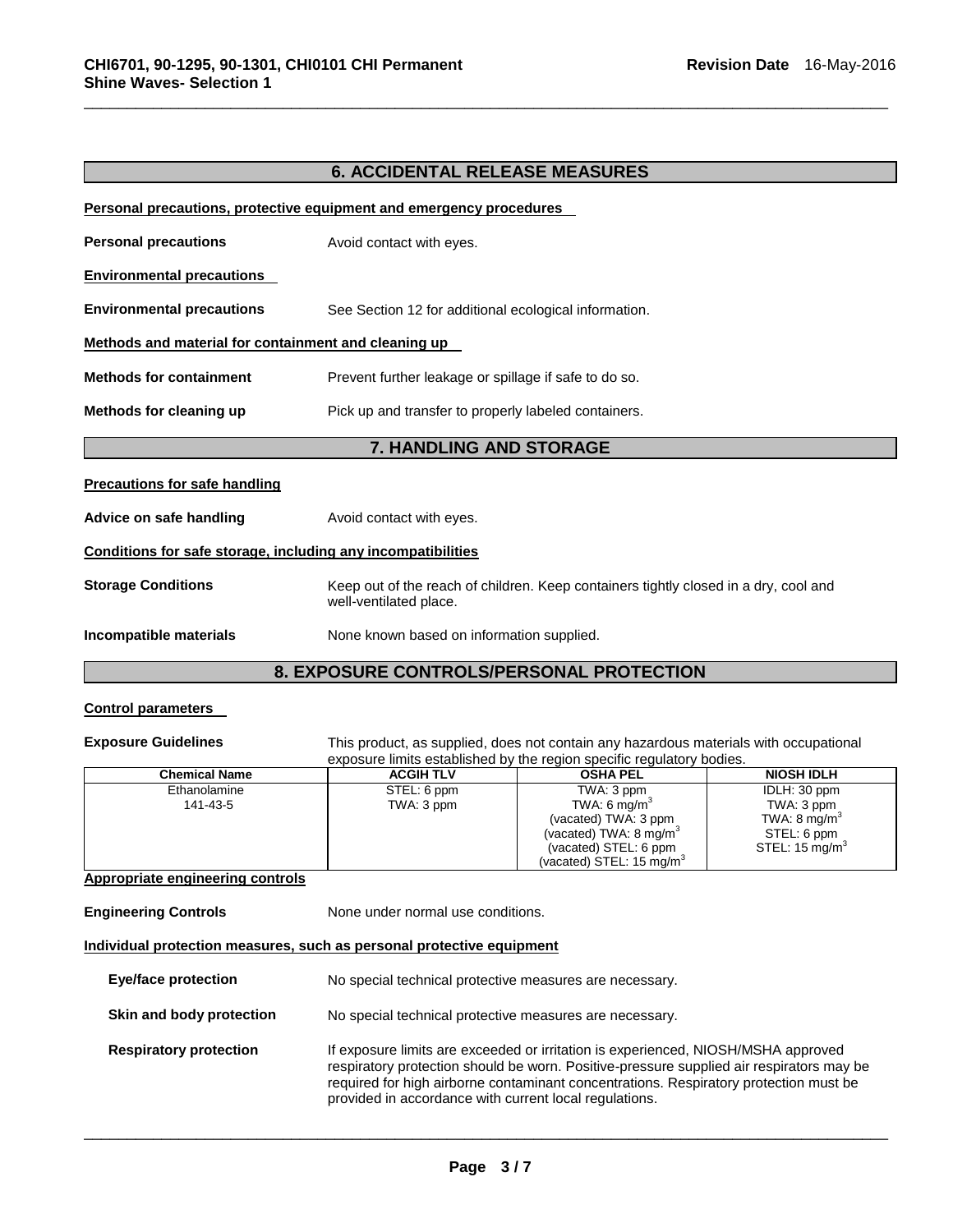**General Hygiene Considerations** None under normal use conditions.

# **9. PHYSICAL AND CHEMICAL PROPERTIES**

\_\_\_\_\_\_\_\_\_\_\_\_\_\_\_\_\_\_\_\_\_\_\_\_\_\_\_\_\_\_\_\_\_\_\_\_\_\_\_\_\_\_\_\_\_\_\_\_\_\_\_\_\_\_\_\_\_\_\_\_\_\_\_\_\_\_\_\_\_\_\_\_\_\_\_\_\_\_\_\_\_\_\_\_\_\_\_\_\_\_\_\_\_

#### **Information on basic physical and chemical properties**

| <b>Physical state</b><br>Appearance<br>Color                                                                                                                                                                                                     | liquid<br>White milky liquid<br>beige                                                        | Odor<br><b>Odor threshold</b> | Pleasant |
|--------------------------------------------------------------------------------------------------------------------------------------------------------------------------------------------------------------------------------------------------|----------------------------------------------------------------------------------------------|-------------------------------|----------|
| <b>Property</b><br>рH<br>Melting point/freezing point<br>Boiling point / boiling range<br><b>Flash point</b><br><b>Evaporation rate</b>                                                                                                          | <b>Values</b><br>10.9-11.2<br>Not Applicable<br>> 212 °F<br>Not Applicable<br>Not Applicable | Remarks • Method              |          |
| Flammability (solid, gas)<br><b>Flammability Limit in Air</b>                                                                                                                                                                                    | Not Applicable                                                                               |                               |          |
| <b>Upper flammability limit</b><br>Lower flammability limit                                                                                                                                                                                      |                                                                                              |                               |          |
| Vapor pressure<br>Vapor density<br><b>Relative density</b><br><b>Water solubility</b><br>Solubility in other solvents<br><b>Partition coefficient</b><br><b>Autoignition temperature</b><br><b>Decomposition temperature</b><br><b>Viscosity</b> | Not Applicable<br>Not Applicable<br>Not Applicable<br>Soluble in water                       |                               |          |
| <b>Dynamic viscosity</b><br><b>Explosive properties</b><br><b>Oxidizing properties</b>                                                                                                                                                           | Not Applicable                                                                               |                               |          |
| <b>Other Information</b>                                                                                                                                                                                                                         |                                                                                              |                               |          |
| <b>Molecular weight</b><br><b>VOC Content (%)</b><br><b>Density</b>                                                                                                                                                                              | Not Applicable<br>Not Applicable<br>Not Applicable                                           |                               |          |
|                                                                                                                                                                                                                                                  | <b>10. STABILITY AND REACTIVITY</b>                                                          |                               |          |

#### **Reactivity**  No data available

**Chemical stability** Stable under recommended storage conditions. **Possibility of Hazardous Reactions** None under normal processing.<br>Hazardous polymerization **Hazardous polymerization** Hazardous polymerization does not occur.

**Conditions to avoid** None known based on information supplied. **Incompatible materials** None known based on information supplied. **Hazardous Decomposition Products** None known based on information supplied.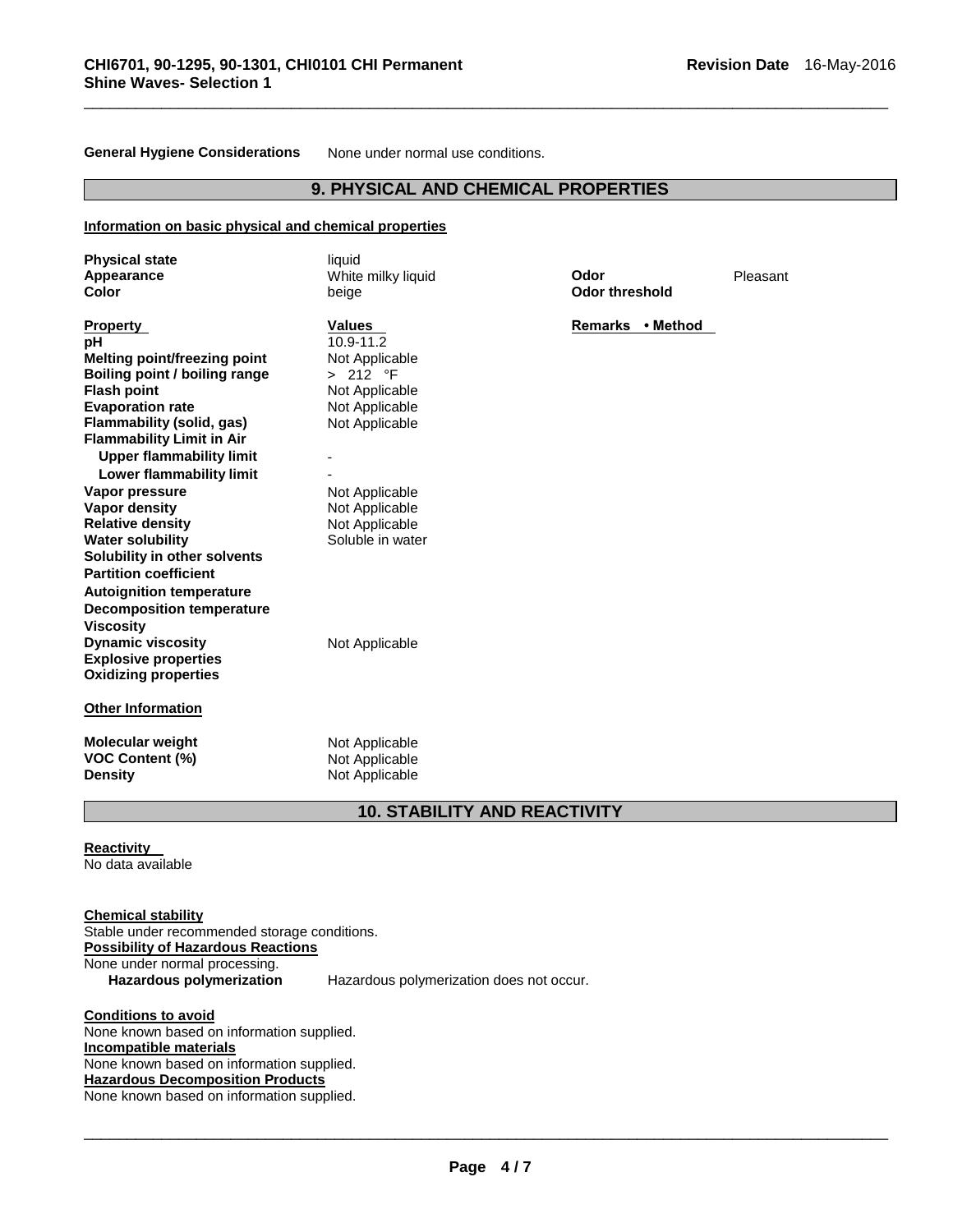# **11. TOXICOLOGICAL INFORMATION**

\_\_\_\_\_\_\_\_\_\_\_\_\_\_\_\_\_\_\_\_\_\_\_\_\_\_\_\_\_\_\_\_\_\_\_\_\_\_\_\_\_\_\_\_\_\_\_\_\_\_\_\_\_\_\_\_\_\_\_\_\_\_\_\_\_\_\_\_\_\_\_\_\_\_\_\_\_\_\_\_\_\_\_\_\_\_\_\_\_\_\_\_\_

#### **Information on likely routes of exposure**

| <b>Product Information</b> | No data available  |
|----------------------------|--------------------|
| <b>Inhalation</b>          | No data available. |
| Eye contact                | No data available. |
| <b>Skin Contact</b>        | No data available. |
| Ingestion                  | No data available. |

| <b>Chemical Name</b>     | Oral LD50              | <b>Dermal LD50</b>                                | <b>Inhalation LC50</b> |
|--------------------------|------------------------|---------------------------------------------------|------------------------|
| Water<br>7732-18-5       | > 90 mL/kg<br>(Rat)    |                                                   |                        |
| Ethanolamine<br>141-43-5 | (Rat ˈ<br>= 1720 mg/kg | $(Rabbit) = 1 mL/kg$<br>$= 1000$ mg/kg<br>Rabbit) |                        |

#### **Information on toxicological effects**

**Symptoms** .

#### **Delayed and immediate effects as well as chronic effects from short and long-term exposure**

**Sensitization** . **Germ cell mutagenicity** . **Carcinogenicity** . **Reproductive toxicity** . **STOT - single exposure** . **STOT - repeated exposure** . **Aspiration hazard** .

**Numerical measures of toxicity - Product Information** 

**Unknown Acute Toxicity** 97% of the mixture consists of ingredient(s) of unknown toxicity **The following values are calculated based on chapter 3.1 of the GHS document** . **Oral LD50** 3,221.00 **Dermal LD50** 6,888.00 **Mist** 0.14 **Vapor** 570.00

# **12. ECOLOGICAL INFORMATION**

#### **Ecotoxicity**

82% of the mixture consists of components(s) of unknown hazards to the aquatic environment

| <b>Chemical Name</b>     | Algae/aquatic plants                          | <b>Fish</b>                                                         | Crustacea                           |
|--------------------------|-----------------------------------------------|---------------------------------------------------------------------|-------------------------------------|
| Ethanolamine<br>141-43-5 | 15: 72 h Desmodesmus subspicatus<br>mg/L EC50 | 227: 96 h Pimephales promelas<br>mg/L LC50 flow-through 300 - 1000: | 65: 48 h Daphnia magna mg/L<br>EC50 |
|                          |                                               | 96 h Lepomis macrochirus mg/L<br>LC50 static 114 - 196: 96 h        |                                     |
|                          |                                               | Oncorhynchus mykiss mg/L LC50                                       |                                     |
|                          |                                               | static 3684: 96 h Brachydanio rerio                                 |                                     |
|                          |                                               | mg/L LC50 static 200: 96 h                                          |                                     |
|                          |                                               | Oncorhynchus mykiss mg/L LC50                                       |                                     |
|                          |                                               | flow-through                                                        |                                     |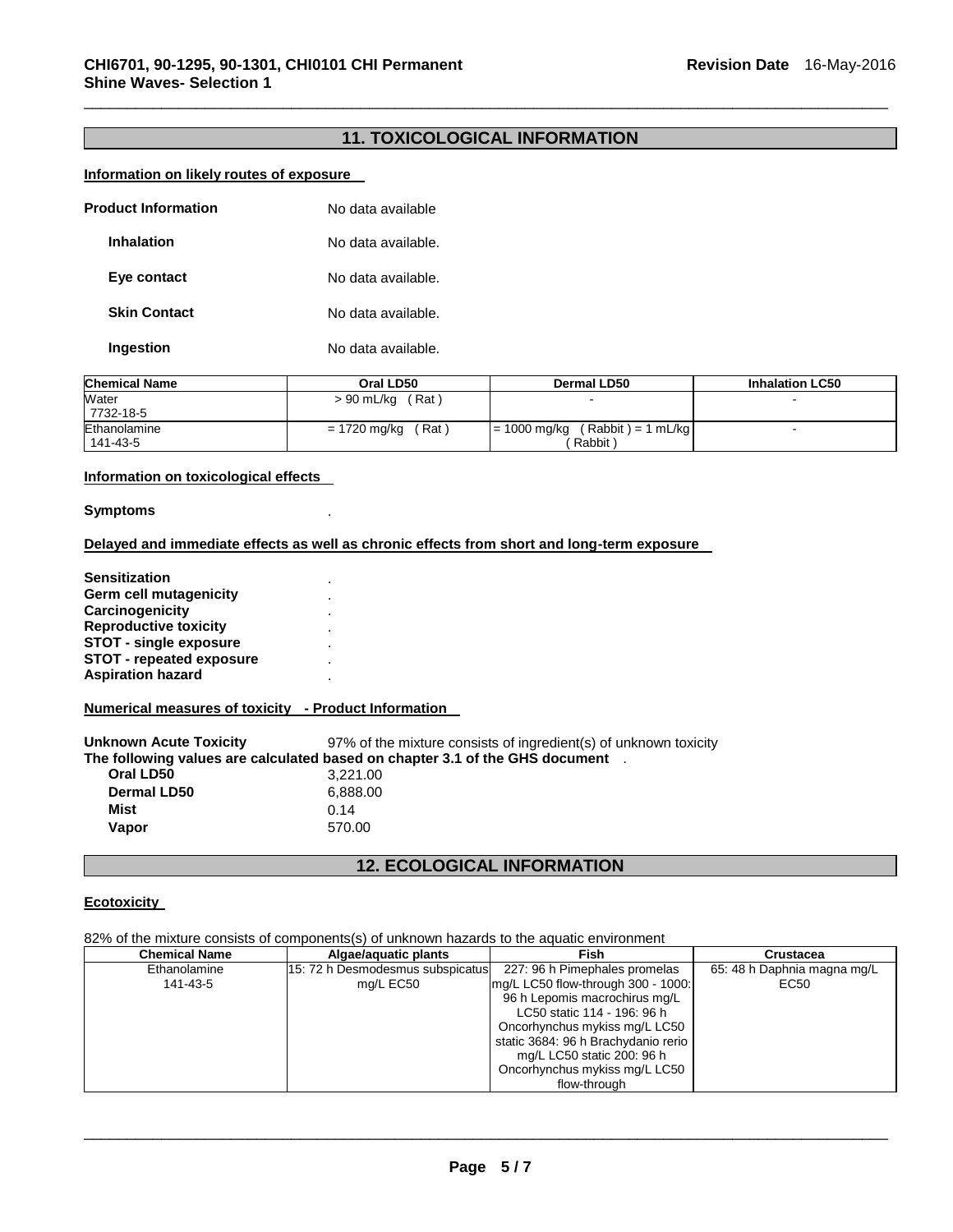#### **Persistence and degradability**

#### **Bioaccumulation**

.

.

| <b>Chemical Name</b> | <b>Partition coefficient</b>                |
|----------------------|---------------------------------------------|
| Ethanolamine         | $\overline{\phantom{a}}$<br>$\cdots$<br>1.9 |
| 141-43-5             |                                             |

\_\_\_\_\_\_\_\_\_\_\_\_\_\_\_\_\_\_\_\_\_\_\_\_\_\_\_\_\_\_\_\_\_\_\_\_\_\_\_\_\_\_\_\_\_\_\_\_\_\_\_\_\_\_\_\_\_\_\_\_\_\_\_\_\_\_\_\_\_\_\_\_\_\_\_\_\_\_\_\_\_\_\_\_\_\_\_\_\_\_\_\_\_

#### **Other adverse effects**

#### **13. DISPOSAL CONSIDERATIONS**

|  |  | Waste treatment methods |  |  |
|--|--|-------------------------|--|--|
|--|--|-------------------------|--|--|

| Disposal of wastes     | Dispose of contents/containers in accordance with local regulations. |
|------------------------|----------------------------------------------------------------------|
| Contaminated packaging | Dispose of in accordance with local regulations.                     |

# **14. TRANSPORT INFORMATION**

| <b>DOT</b>  | Not regulated |
|-------------|---------------|
| ICAO (air)  | Not regulated |
| <u>IATA</u> | Not regulated |
| <b>IMDG</b> | Not regulated |

### **15. REGULATORY INFORMATION**

#### **International Inventories**

#### **Legend:**

**TSCA** - United States Toxic Substances Control Act Section 8(b) Inventory **DSL/NDSL** - Canadian Domestic Substances List/Non-Domestic Substances List **EINECS/ELINCS** - European Inventory of Existing Chemical Substances/European List of Notified Chemical Substances **ENCS** - Japan Existing and New Chemical Substances **IECSC** - China Inventory of Existing Chemical Substances **KECL** - Korean Existing and Evaluated Chemical Substances **PICCS** - Philippines Inventory of Chemicals and Chemical Substances **AICS** - Australian Inventory of Chemical Substances

## **US Federal Regulations**

#### **SARA 313**

Section 313 of Title III of the Superfund Amendments and Reauthorization Act of 1986 (SARA). This product does not contain any chemicals which are subject to the reporting requirements of the Act and Title 40 of the Code of Federal Regulations, Part 372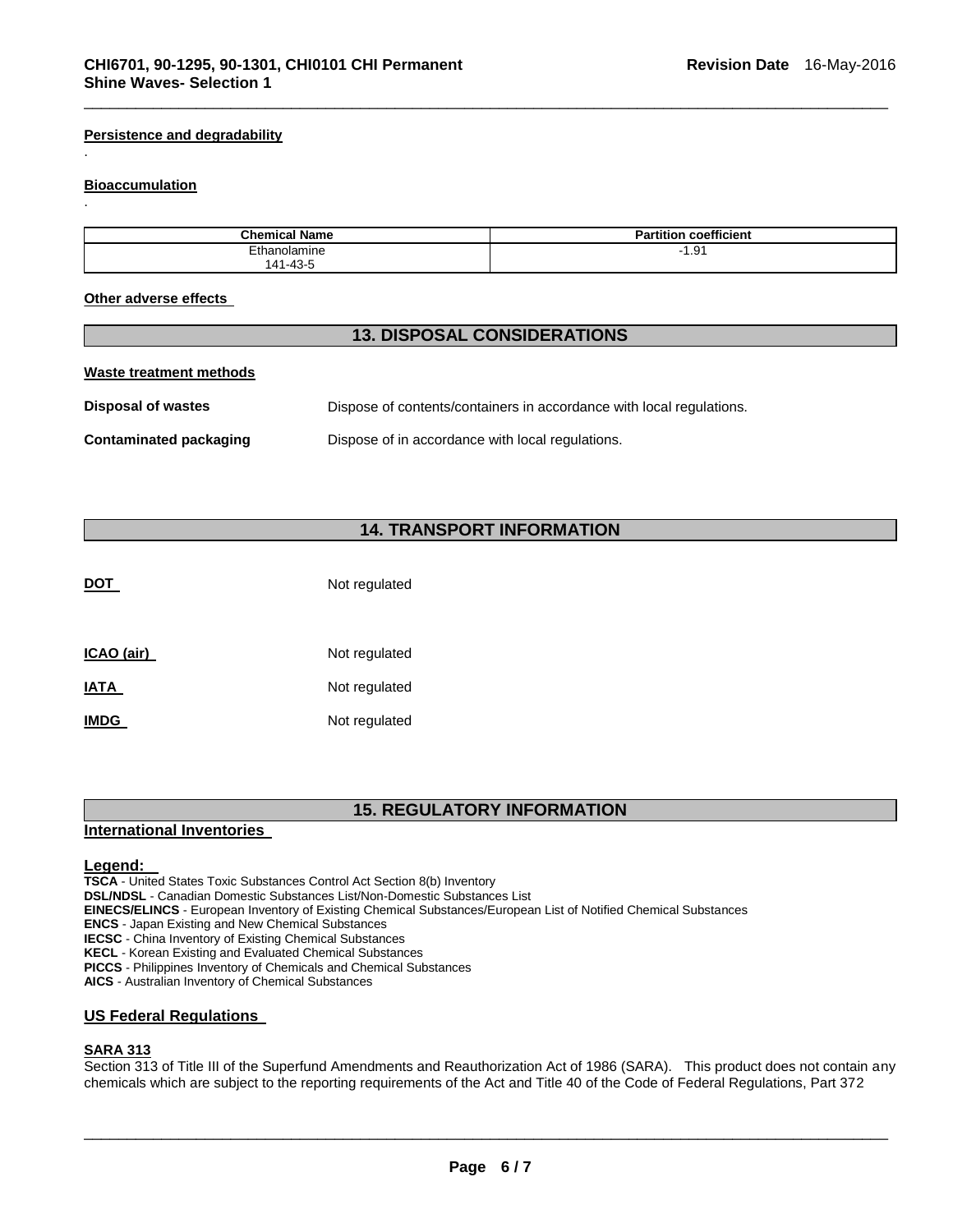#### **SARA 311/312 Hazard Categories**

| Acute health hazard               | N٥ |
|-----------------------------------|----|
| <b>Chronic Health Hazard</b>      | N٥ |
| <b>Fire hazard</b>                | N٥ |
| Sudden release of pressure hazard | Nο |
| <b>Reactive Hazard</b>            | N٥ |

#### **CWA (Clean Water Act)**

This product does not contain any substances regulated as pollutants pursuant to the Clean Water Act (40 CFR 122.21 and 40 CFR 122.42)

\_\_\_\_\_\_\_\_\_\_\_\_\_\_\_\_\_\_\_\_\_\_\_\_\_\_\_\_\_\_\_\_\_\_\_\_\_\_\_\_\_\_\_\_\_\_\_\_\_\_\_\_\_\_\_\_\_\_\_\_\_\_\_\_\_\_\_\_\_\_\_\_\_\_\_\_\_\_\_\_\_\_\_\_\_\_\_\_\_\_\_\_\_

#### **CERCLA**

This material, as supplied, does not contain any substances regulated as hazardous substances under the Comprehensive Environmental Response Compensation and Liability Act (CERCLA) (40 CFR 302) or the Superfund Amendments and Reauthorization Act (SARA) (40 CFR 355). There may be specific reporting requirements at the local, regional, or state level pertaining to releases of this material

#### **US State Regulations**

#### **California Proposition 65**

This product does not contain any Proposition 65 chemicals

#### **U.S. State Right-to-Know Regulations**

| <b>Chemical Name</b> | New Jersey | <b>Massachusetts</b> | Pennsylvania |
|----------------------|------------|----------------------|--------------|
| Water                |            |                      |              |
| 7732-18-5            |            |                      |              |
| Ethanolamine         |            | $\lambda$            |              |
| 141-43-5             |            |                      |              |

#### **U.S. EPA Label Information**

**EPA Pesticide Registration Number** Not Applicable

| <b>16. OTHER INFORMATION</b>                                                                    |                  |              |     |                           |                                                     |
|-------------------------------------------------------------------------------------------------|------------------|--------------|-----|---------------------------|-----------------------------------------------------|
| <b>NFPA</b>                                                                                     | Health hazards 0 | Flammability | - 0 | Instability<br>- 0        | <b>Physical and Chemical</b><br><b>Properties -</b> |
| <b>HMIS</b>                                                                                     | Health hazards 0 | Flammability | - 0 | <b>Physical hazards</b> 0 | Personal protection X                               |
| <b>Issue Date</b><br>26-Apr-2016<br><b>Revision Date</b><br>16-May-2016<br><b>Revision Note</b> |                  |              |     |                           |                                                     |

#### **Disclaimer**

**The information provided in this Material Safety Data Sheet is correct to the best of our knowledge, information and belief at the date of its publication. The information given is designed only as a guidance for safe handling, use, processing, storage, transportation, disposal and release and is not to be considered a warranty or quality specification. The information relates only to the specific material designated and may not be valid for such material used in combination with any other materials or in any process, unless specified in the text.** 

#### **End of Safety Data Sheet**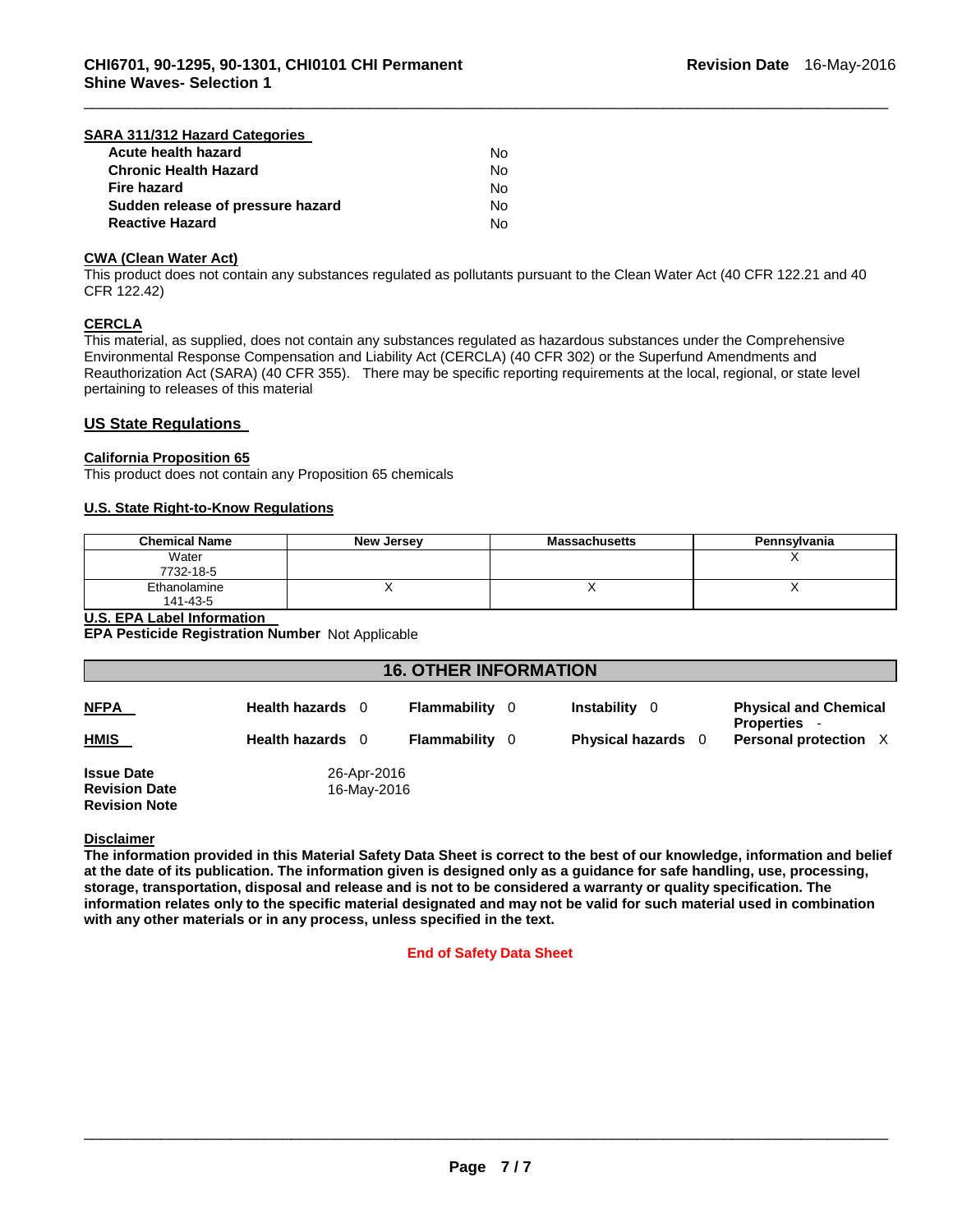

# **SAFETY DATA SHEET**

**Issue Date** 26-Apr-2016 **Revision Date** 16-May-2016 **Version** 1

# **1. PRODUCT AND COMPANY IDENTIFICATION**

| <b>Product identifier</b><br><b>Product Name</b>        | <b>CHI Permanent Shine Waves- Selection 2</b> |                       |
|---------------------------------------------------------|-----------------------------------------------|-----------------------|
| Other means of identification<br><b>Synonyms</b>        | None                                          |                       |
| Recommended use of the chemical and restrictions on use |                                               |                       |
| Recommended Use                                         | Cosmetics - Bulk. Personal care.              |                       |
| Uses advised against                                    | All other uses                                |                       |
| Details of the supplier of the safety data sheet        |                                               |                       |
| <b>Manufacturer Address</b>                             | E-mail address                                | regulatory@farouk.com |
| Farouk Systems Inc.                                     |                                               |                       |
| 250 Pennbright Drive                                    |                                               |                       |
| Houston, Texas 77090                                    |                                               |                       |
| Company Phone Number 1-800-237-9175                     |                                               |                       |
| Emergency telephone number                              |                                               |                       |
| <b>Company Phone Number</b>                             | 1-800-237-9175                                |                       |
| <b>Emergency Telephone</b>                              | Chemtrec 1-800-424-9300                       |                       |

**2. HAZARDS IDENTIFICATION** 

**Classification** 

#### **OSHA Regulatory Status**

While this product is not considered hazardous by the OSHA Hazard Communication Standard, this MSDS contains valuable information critical to the safe handling and proper use of the product. This MSDS should be retained and available for employees and other users of the product.

#### **Label elements**

| <b>Emergency Overview</b> |                               |                       |  |
|---------------------------|-------------------------------|-----------------------|--|
| <b>Not Hazardous</b>      |                               |                       |  |
|                           |                               |                       |  |
|                           |                               |                       |  |
|                           |                               |                       |  |
|                           |                               |                       |  |
|                           |                               |                       |  |
|                           |                               | Pleasant<br>Odor      |  |
|                           | Appearance White milky liquid | Physical state liquid |  |

### **Hazards not otherwise classified (HNOC)**

- **Other Information**
- May be harmful if swallowed
- Toxic to aquatic life with long lasting effects
- Toxic to aquatic life
- 97% of the mixture consists of ingredient(s) of unknown toxicity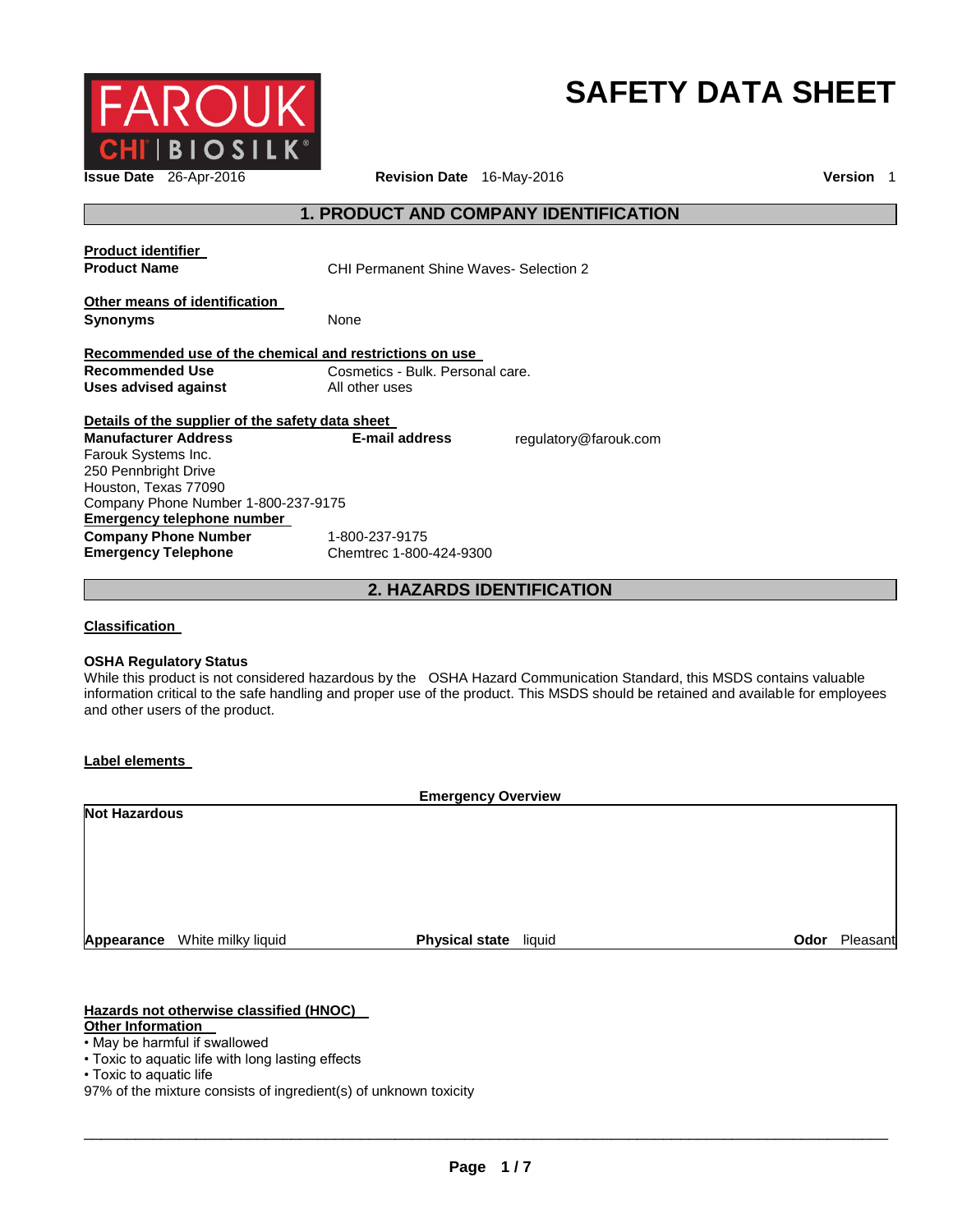# **3. COMPOSITION/INFORMATION ON INGREDIENTS**

\_\_\_\_\_\_\_\_\_\_\_\_\_\_\_\_\_\_\_\_\_\_\_\_\_\_\_\_\_\_\_\_\_\_\_\_\_\_\_\_\_\_\_\_\_\_\_\_\_\_\_\_\_\_\_\_\_\_\_\_\_\_\_\_\_\_\_\_\_\_\_\_\_\_\_\_\_\_\_\_\_\_\_\_\_\_\_\_\_\_\_\_\_

#### **Substance**

Composition: The product(s) does not contain ingredients considered hazardous as defined by OSHA, 29 CFR 1910.1200 and/or WHMIS under the HPA.

| <b>Chemical Name</b> | <b>CAS No.</b>  | Weight-% | <b>Trade Secret</b> |
|----------------------|-----------------|----------|---------------------|
| Water                | 7732-18-5       | 90-95    |                     |
| Laureth-23           | $9002 - 92 - 0$ | 0-5      |                     |
| Ethanolamine         | 141-43-5        | 0-5      |                     |

\* The exact percentage (concentration) of composition has been withheld as a trade secret.

# **4. FIRST AID MEASURES First aid measures General advice** No hazards which require special first aid measures. When symptoms persist or in all cases of doubt seek medical advice. **Eye contact Rinse thoroughly with plenty of water for at least 15 minutes, lifting lower and upper eyelids.** If discomfort of irritation persists, seek medical attention. **Skin Contact If skin problems occur, discontinue use.** If symptoms persist, seek medical attention. **Inhalation Inhalation Not an expected route of exposure. Ingestion In case of accidental ingestion, Wash out mouth with water. DO NOT INDUCE** VOMITING. Seek immediate medical attention. **Most important symptoms and effects, both acute and delayed Symptoms** . **Indication of any immediate medical attention and special treatment needed**

.

**Note to physicians Treat symptomatically.** 

### **5. FIRE-FIGHTING MEASURES**

**Suitable extinguishing media**

Dry chemical, CO2, water spray or alcohol-resistant foam.

**Unsuitable extinguishing media** Caution: Use of water spray when fighting fire may be inefficient.

#### **Specific hazards arising from the chemical**

**Explosion data Sensitivity to Mechanical Impact** None. **Sensitivity to Static Discharge** None.

#### **Protective equipment and precautions for firefighters**

As in any fire, wear self-contained breathing apparatus pressure-demand, MSHA/NIOSH (approved or equivalent) and full protective gear.

**Flash point** Not Applicable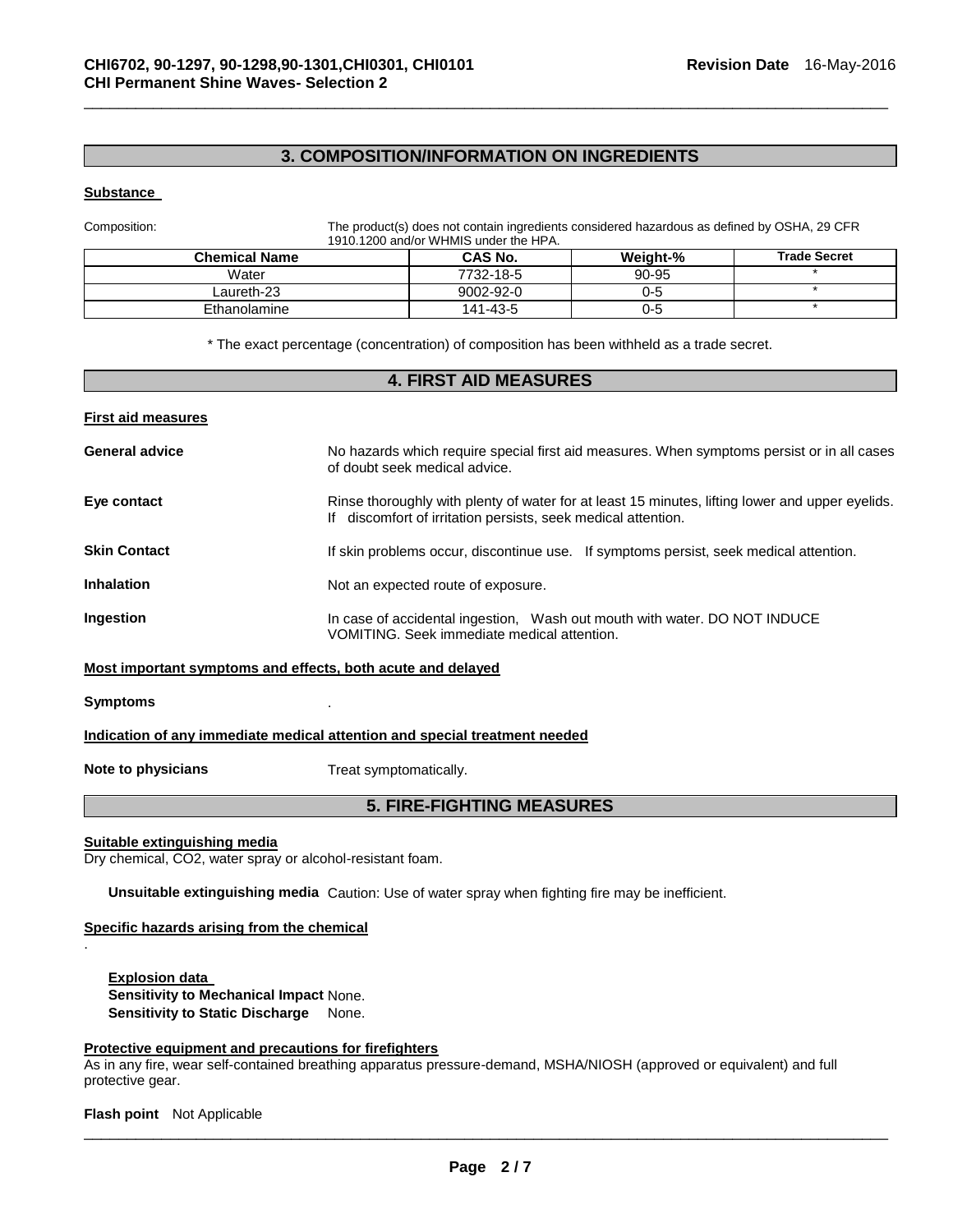# **6. ACCIDENTAL RELEASE MEASURES**

\_\_\_\_\_\_\_\_\_\_\_\_\_\_\_\_\_\_\_\_\_\_\_\_\_\_\_\_\_\_\_\_\_\_\_\_\_\_\_\_\_\_\_\_\_\_\_\_\_\_\_\_\_\_\_\_\_\_\_\_\_\_\_\_\_\_\_\_\_\_\_\_\_\_\_\_\_\_\_\_\_\_\_\_\_\_\_\_\_\_\_\_\_

| Personal precautions, protective equipment and emergency procedures |                                                                                                                |  |  |
|---------------------------------------------------------------------|----------------------------------------------------------------------------------------------------------------|--|--|
| <b>Personal precautions</b>                                         | Avoid contact with eyes.                                                                                       |  |  |
| <b>Environmental precautions</b>                                    |                                                                                                                |  |  |
| <b>Environmental precautions</b>                                    | See Section 12 for additional ecological information.                                                          |  |  |
| Methods and material for containment and cleaning up                |                                                                                                                |  |  |
| <b>Methods for containment</b>                                      | Prevent further leakage or spillage if safe to do so.                                                          |  |  |
| Methods for cleaning up                                             | Pick up and transfer to properly labeled containers.                                                           |  |  |
| 7. HANDLING AND STORAGE                                             |                                                                                                                |  |  |
|                                                                     |                                                                                                                |  |  |
| <b>Precautions for safe handling</b>                                |                                                                                                                |  |  |
| Advice on safe handling                                             | Avoid contact with eyes.                                                                                       |  |  |
| Conditions for safe storage, including any incompatibilities        |                                                                                                                |  |  |
| <b>Storage Conditions</b>                                           | Keep out of the reach of children. Keep containers tightly closed in a dry, cool and<br>well-ventilated place. |  |  |

# **8. EXPOSURE CONTROLS/PERSONAL PROTECTION**

## **Control parameters**

**Exposure Guidelines** This product, as supplied, does not contain any hazardous materials with occupational exposure limits established by the region specific regulatory bodies.

| <b>Chemical Name</b> | <b>ACGIH TLV</b> | <b>OSHA PEL</b>                      | <b>NIOSH IDLH</b>        |
|----------------------|------------------|--------------------------------------|--------------------------|
| Ethanolamine         | STEL: 6 ppm      | TWA: 3 ppm                           | IDLH: 30 ppm             |
| 141-43-5             | TWA: 3 ppm       | TWA: 6 mg/m <sup>3</sup>             | TWA: 3 ppm               |
|                      |                  | (vacated) TWA: 3 ppm                 | TWA: 8 mg/m <sup>3</sup> |
|                      |                  | (vacated) TWA: $8 \text{ mg/m}^3$    | STEL: 6 ppm              |
|                      |                  | (vacated) STEL: 6 ppm                | STEL: 15 mg/m $^{\circ}$ |
|                      |                  | (vacated) STEL: 15 mg/m <sup>3</sup> |                          |

#### **Appropriate engineering controls**

**Engineering Controls None under normal use conditions.** 

#### **Individual protection measures, such as personal protective equipment**

| Eye/face protection           | No special technical protective measures are necessary.                                                                                                                                                                                                                                                                          |
|-------------------------------|----------------------------------------------------------------------------------------------------------------------------------------------------------------------------------------------------------------------------------------------------------------------------------------------------------------------------------|
| Skin and body protection      | No special technical protective measures are necessary.                                                                                                                                                                                                                                                                          |
| <b>Respiratory protection</b> | If exposure limits are exceeded or irritation is experienced, NIOSH/MSHA approved<br>respiratory protection should be worn. Positive-pressure supplied air respirators may be<br>required for high airborne contaminant concentrations. Respiratory protection must be<br>provided in accordance with current local regulations. |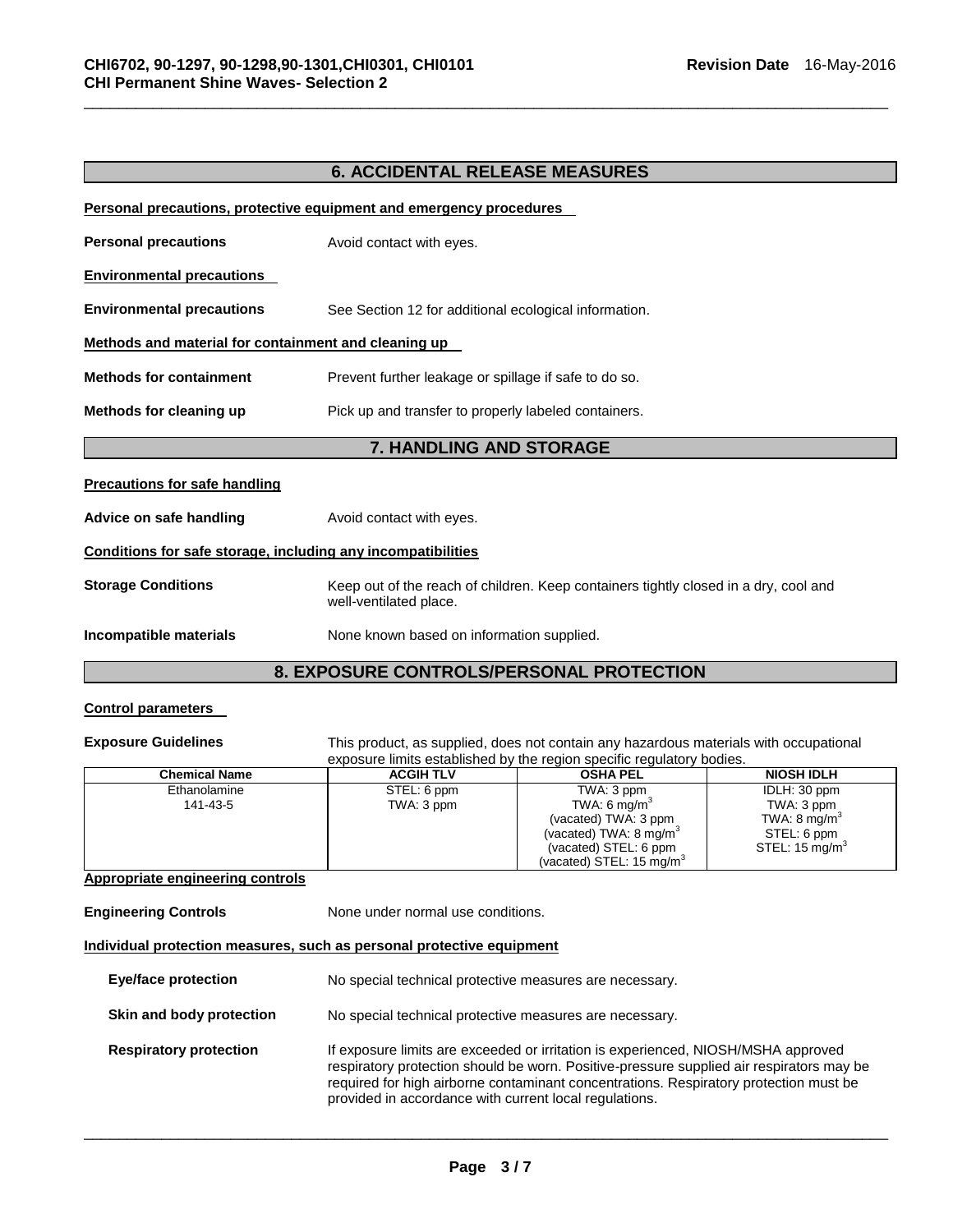**General Hygiene Considerations** None under normal use conditions.

# **9. PHYSICAL AND CHEMICAL PROPERTIES**

\_\_\_\_\_\_\_\_\_\_\_\_\_\_\_\_\_\_\_\_\_\_\_\_\_\_\_\_\_\_\_\_\_\_\_\_\_\_\_\_\_\_\_\_\_\_\_\_\_\_\_\_\_\_\_\_\_\_\_\_\_\_\_\_\_\_\_\_\_\_\_\_\_\_\_\_\_\_\_\_\_\_\_\_\_\_\_\_\_\_\_\_\_

#### **Information on basic physical and chemical properties**

| <b>Physical state</b><br>Appearance                           | liquid<br>White milky liquid     | Odor                  | Pleasant |
|---------------------------------------------------------------|----------------------------------|-----------------------|----------|
| <b>Color</b>                                                  | white                            | <b>Odor threshold</b> |          |
| <b>Property</b>                                               | <b>Values</b>                    | Remarks • Method      |          |
| pН                                                            | $11.0 - 11.3$                    |                       |          |
| Melting point/freezing point                                  | Not Applicable                   |                       |          |
| Boiling point / boiling range                                 | > 212 °F                         |                       |          |
| <b>Flash point</b><br><b>Evaporation rate</b>                 | Not Applicable                   |                       |          |
| Flammability (solid, gas)<br><b>Flammability Limit in Air</b> | Not Applicable<br>Not Applicable |                       |          |
| <b>Upper flammability limit</b><br>Lower flammability limit   |                                  |                       |          |
| Vapor pressure                                                | Not Applicable                   |                       |          |
| <b>Vapor density</b>                                          | Not Applicable                   |                       |          |
| <b>Relative density</b>                                       | Not Applicable                   |                       |          |
| <b>Water solubility</b>                                       | Soluble in water                 |                       |          |
| Solubility in other solvents                                  |                                  |                       |          |
| <b>Partition coefficient</b>                                  |                                  |                       |          |
| <b>Autoignition temperature</b>                               |                                  |                       |          |
| <b>Decomposition temperature</b>                              |                                  |                       |          |
| <b>Viscosity</b>                                              |                                  |                       |          |
| <b>Dynamic viscosity</b>                                      | Not Applicable                   |                       |          |
| <b>Explosive properties</b>                                   |                                  |                       |          |
| <b>Oxidizing properties</b>                                   |                                  |                       |          |
| <b>Other Information</b>                                      |                                  |                       |          |
| <b>Molecular weight</b>                                       | Not Applicable                   |                       |          |
| <b>VOC Content (%)</b>                                        | Not Applicable                   |                       |          |
| <b>Density</b>                                                | Not Applicable                   |                       |          |

### **10. STABILITY AND REACTIVITY**

**Reactivity**  No data available

**Chemical stability** Stable under recommended storage conditions. **Possibility of Hazardous Reactions** None under normal processing.<br>Hazardous polymerization **Hazardous polymerization** Hazardous polymerization does not occur.

**Conditions to avoid** None known based on information supplied. **Incompatible materials** None known based on information supplied. **Hazardous Decomposition Products** None known based on information supplied.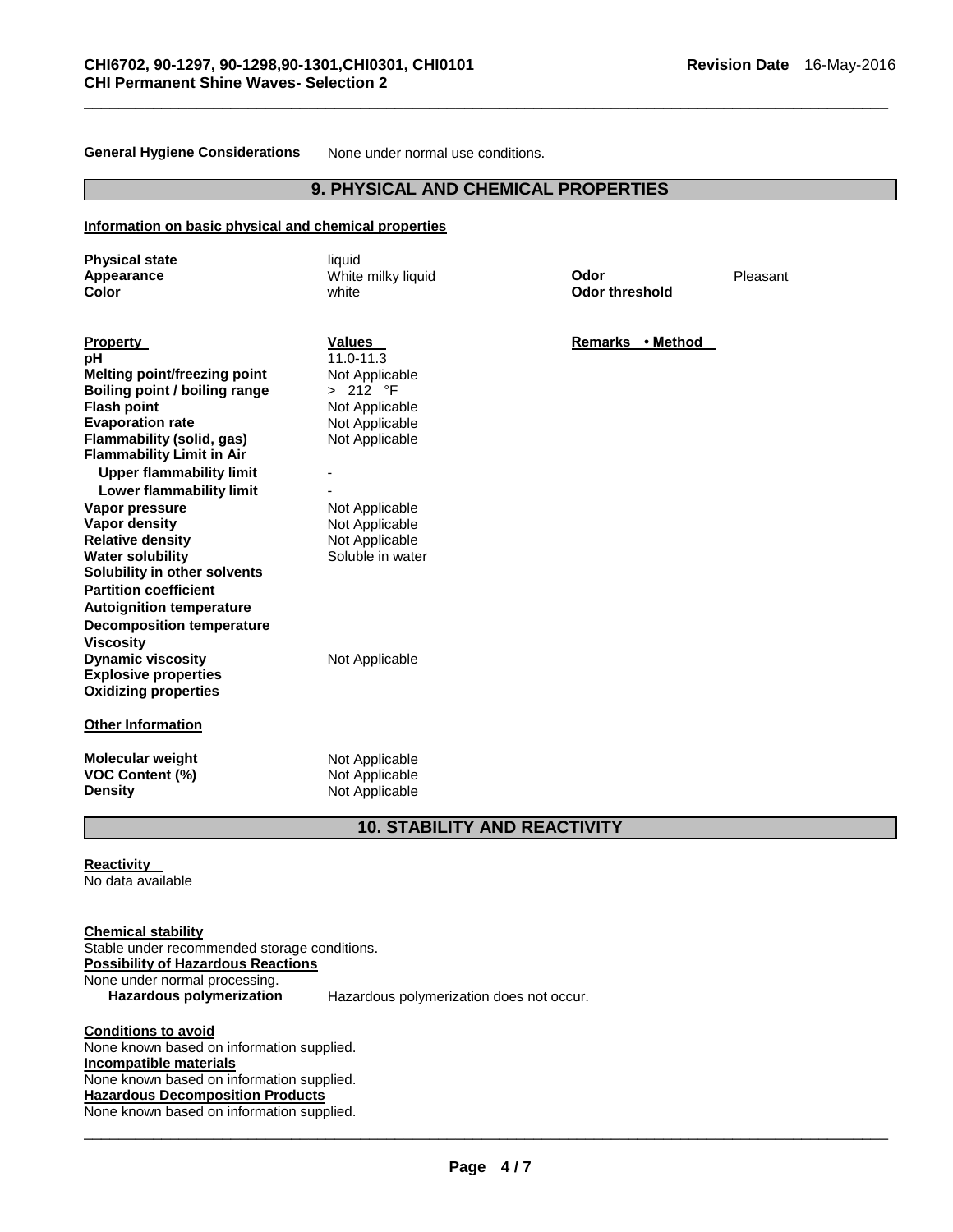# **11. TOXICOLOGICAL INFORMATION**

\_\_\_\_\_\_\_\_\_\_\_\_\_\_\_\_\_\_\_\_\_\_\_\_\_\_\_\_\_\_\_\_\_\_\_\_\_\_\_\_\_\_\_\_\_\_\_\_\_\_\_\_\_\_\_\_\_\_\_\_\_\_\_\_\_\_\_\_\_\_\_\_\_\_\_\_\_\_\_\_\_\_\_\_\_\_\_\_\_\_\_\_\_

#### **Information on likely routes of exposure**

| <b>Product Information</b> |  | No data available  |
|----------------------------|--|--------------------|
| Inhalation                 |  | No data available. |
| Eye contact                |  | No data available. |
| <b>Skin Contact</b>        |  | No data available. |
| Ingestion                  |  | No data available. |
|                            |  |                    |

| <b>Chemical Name</b>     | Oral LD50             | Dermal LD50                                      | <b>Inhalation LC50</b> |
|--------------------------|-----------------------|--------------------------------------------------|------------------------|
| Water<br>7732-18-5       | (Rat)<br>> 90 mL/kg   |                                                  |                        |
| Ethanolamine<br>141-43-5 | (Rat)<br>= 1720 mg/kg | $(Rabbit) = 1 mL/kg$<br>$= 1000$ mg/kg<br>Rabbit |                        |

#### **Information on toxicological effects**

#### **Symptoms** .

#### **Delayed and immediate effects as well as chronic effects from short and long-term exposure**

**Sensitization** . **Germ cell mutagenicity** . **Carcinogenicity** . **Reproductive toxicity** . **STOT - single exposure** . **STOT - repeated exposure** . **Aspiration hazard** .

#### **Numerical measures of toxicity - Product Information**

**Unknown Acute Toxicity** 97% of the mixture consists of ingredient(s) of unknown toxicity **The following values are calculated based on chapter 3.1 of the GHS document** . **Oral LD50** 3,221.00 **Dermal LD50** 6,888.00 **Mist** 0.14 **Vapor** 570.00

# **12. ECOLOGICAL INFORMATION**

#### **Ecotoxicity**

82% of the mixture consists of components(s) of unknown hazards to the aquatic environment

| <b>Chemical Name</b> | Algae/aguatic plants              | Fish                                | Crustacea                   |
|----------------------|-----------------------------------|-------------------------------------|-----------------------------|
| Ethanolamine         | 115: 72 h Desmodesmus subspicatus | 227: 96 h Pimephales promelas       | 65: 48 h Daphnia magna mg/L |
| 141-43-5             | mg/L EC50                         | mg/L LC50 flow-through 300 - 1000:  | EC50                        |
|                      |                                   | 96 h Lepomis macrochirus mg/L       |                             |
|                      |                                   | LC50 static 114 - 196: 96 h         |                             |
|                      |                                   | Oncorhynchus mykiss mg/L LC50       |                             |
|                      |                                   | static 3684: 96 h Brachydanio rerio |                             |
|                      |                                   | mg/L LC50 static 200: 96 h          |                             |
|                      |                                   | Oncorhynchus mykiss mg/L LC50       |                             |
|                      |                                   | flow-through                        |                             |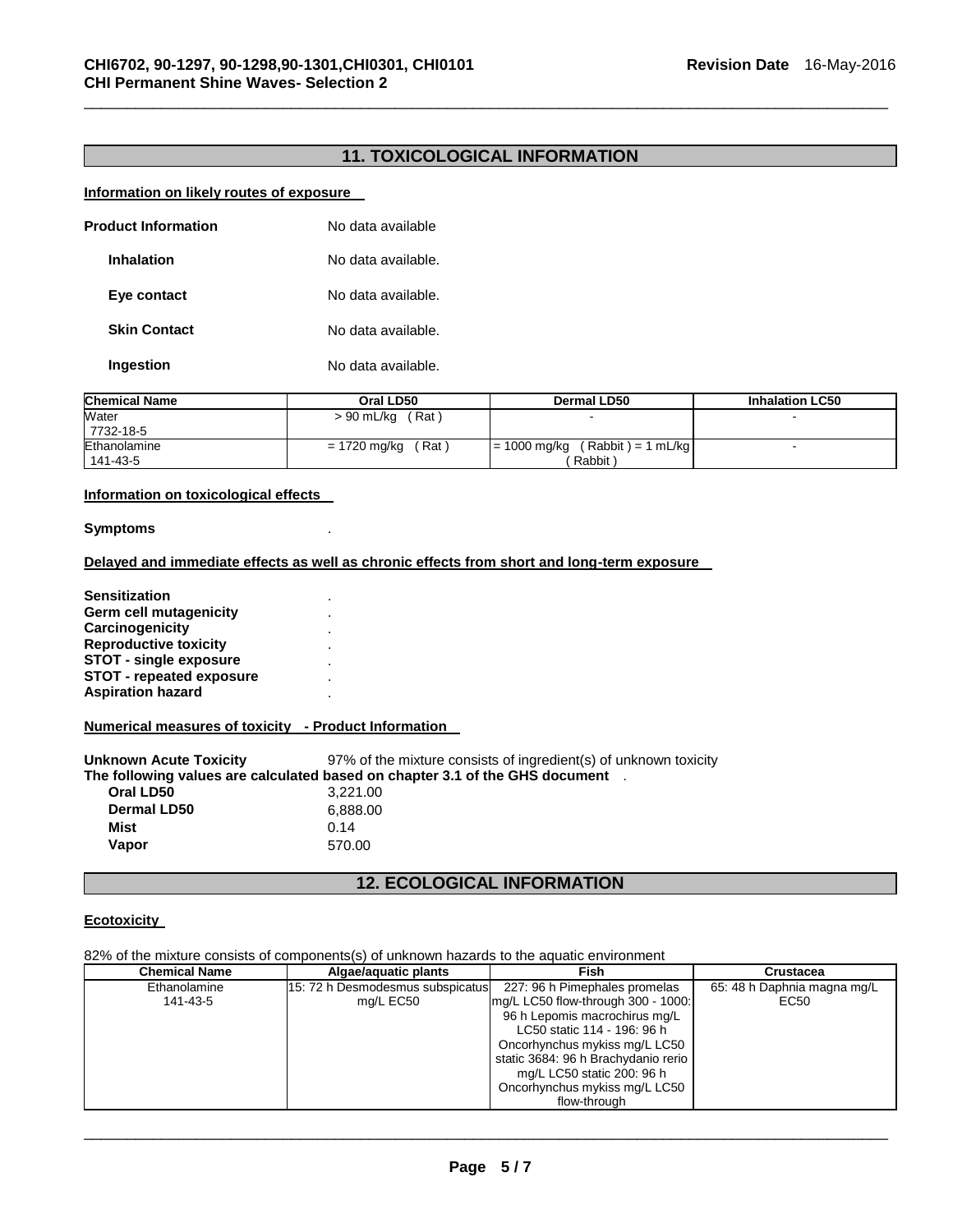#### **Persistence and degradability**

#### **Bioaccumulation**

.

.

| <b>Chemical Name</b> | coefficient<br>הכי<br>, titior<br>ы |
|----------------------|-------------------------------------|
| :thanolamine         | $\overline{\phantom{a}}$<br>1.91    |
| $141 - 43$ .         |                                     |

\_\_\_\_\_\_\_\_\_\_\_\_\_\_\_\_\_\_\_\_\_\_\_\_\_\_\_\_\_\_\_\_\_\_\_\_\_\_\_\_\_\_\_\_\_\_\_\_\_\_\_\_\_\_\_\_\_\_\_\_\_\_\_\_\_\_\_\_\_\_\_\_\_\_\_\_\_\_\_\_\_\_\_\_\_\_\_\_\_\_\_\_\_

#### **Other adverse effects**

# **13. DISPOSAL CONSIDERATIONS**

| Waste treatment methods       |                                                                      |
|-------------------------------|----------------------------------------------------------------------|
| <b>Disposal of wastes</b>     | Dispose of contents/containers in accordance with local regulations. |
| <b>Contaminated packaging</b> | Dispose of in accordance with local regulations.                     |

# **14. TRANSPORT INFORMATION**

| DOT         | Not regulated |
|-------------|---------------|
| ICAO (air)  | Not regulated |
| <b>IATA</b> | Not regulated |
| <b>IMDG</b> | Not regulated |

# **15. REGULATORY INFORMATION**

#### **International Inventories**

#### **Legend:**

**TSCA** - United States Toxic Substances Control Act Section 8(b) Inventory

**DSL/NDSL** - Canadian Domestic Substances List/Non-Domestic Substances List

**EINECS/ELINCS** - European Inventory of Existing Chemical Substances/European List of Notified Chemical Substances

**ENCS** - Japan Existing and New Chemical Substances

**IECSC** - China Inventory of Existing Chemical Substances

**KECL** - Korean Existing and Evaluated Chemical Substances

**PICCS** - Philippines Inventory of Chemicals and Chemical Substances

**AICS** - Australian Inventory of Chemical Substances

#### **US Federal Regulations**

### **SARA 313**

Section 313 of Title III of the Superfund Amendments and Reauthorization Act of 1986 (SARA). This product does not contain any chemicals which are subject to the reporting requirements of the Act and Title 40 of the Code of Federal Regulations, Part 372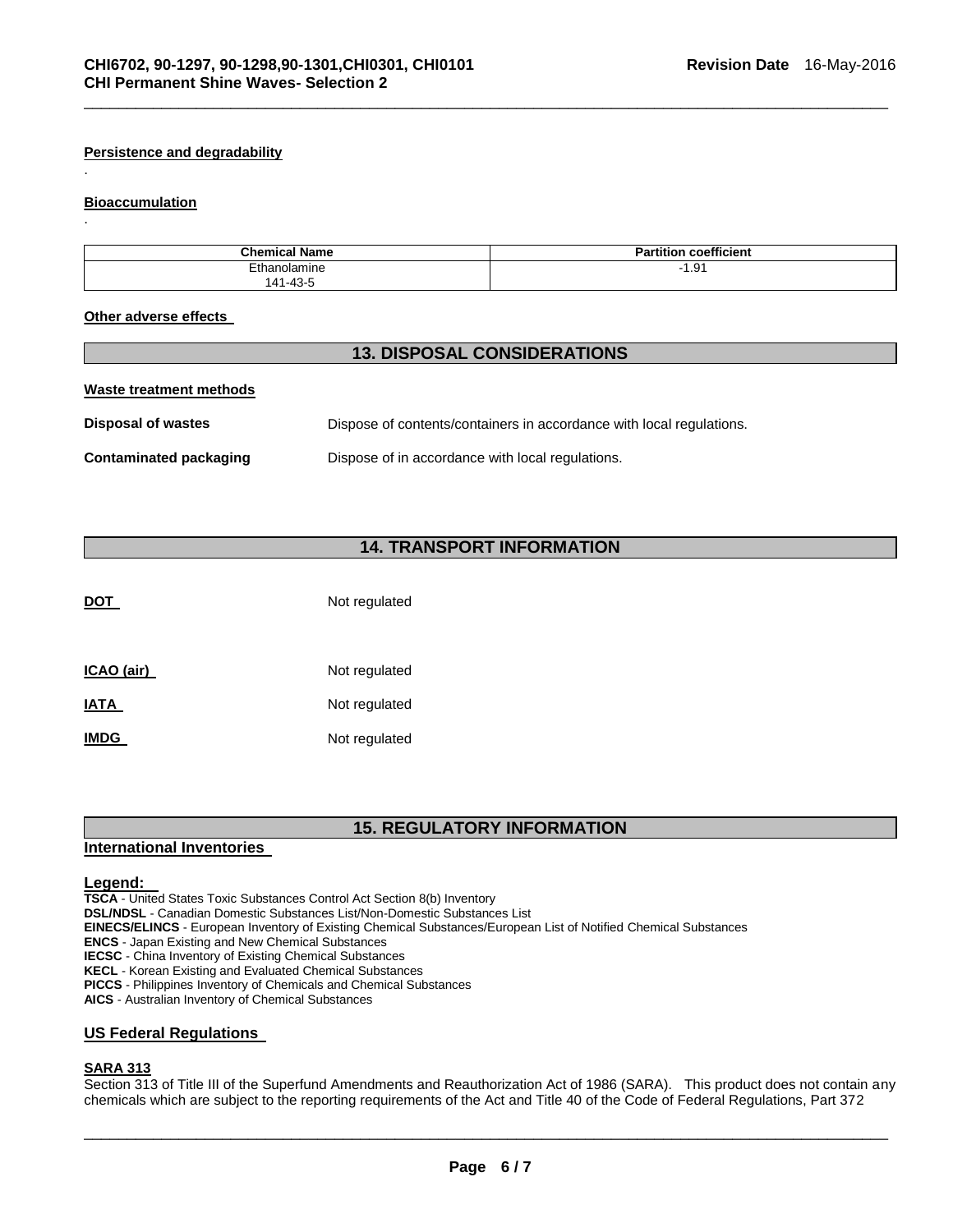## **SARA 311/312 Hazard Categories**

| Acute health hazard               | N٥ |
|-----------------------------------|----|
| <b>Chronic Health Hazard</b>      | Nο |
| <b>Fire hazard</b>                | N٥ |
| Sudden release of pressure hazard | N٥ |
| <b>Reactive Hazard</b>            | N٥ |

#### **CWA (Clean Water Act)**

This product does not contain any substances regulated as pollutants pursuant to the Clean Water Act (40 CFR 122.21 and 40 CFR 122.42)

\_\_\_\_\_\_\_\_\_\_\_\_\_\_\_\_\_\_\_\_\_\_\_\_\_\_\_\_\_\_\_\_\_\_\_\_\_\_\_\_\_\_\_\_\_\_\_\_\_\_\_\_\_\_\_\_\_\_\_\_\_\_\_\_\_\_\_\_\_\_\_\_\_\_\_\_\_\_\_\_\_\_\_\_\_\_\_\_\_\_\_\_\_

#### **CERCLA**

This material, as supplied, does not contain any substances regulated as hazardous substances under the Comprehensive Environmental Response Compensation and Liability Act (CERCLA) (40 CFR 302) or the Superfund Amendments and Reauthorization Act (SARA) (40 CFR 355). There may be specific reporting requirements at the local, regional, or state level pertaining to releases of this material

#### **US State Regulations**

#### **California Proposition 65**

This product does not contain any Proposition 65 chemicals

#### **U.S. State Right-to-Know Regulations**

| <b>Chemical Name</b> | <b>New Jersey</b> | <b>Massachusetts</b> | Pennsylvania |
|----------------------|-------------------|----------------------|--------------|
| Water                |                   |                      |              |
| 7732-18-5            |                   |                      |              |
| Ethanolamine         |                   | . .                  |              |
| 141-43-5             |                   |                      |              |

# **U.S. EPA Label Information**

**EPA Pesticide Registration Number** Not Applicable

| <b>16. OTHER INFORMATION</b>                                      |                            |                       |                           |                                                     |  |
|-------------------------------------------------------------------|----------------------------|-----------------------|---------------------------|-----------------------------------------------------|--|
| <b>NFPA</b>                                                       | Health hazards 0           | <b>Flammability</b> 0 | Instability 0             | <b>Physical and Chemical</b><br><b>Properties</b> - |  |
| <b>HMIS</b>                                                       | Health hazards 0           | <b>Flammability</b> 0 | <b>Physical hazards</b> 0 | Personal protection X                               |  |
| <b>Issue Date</b><br><b>Revision Date</b><br><b>Revision Note</b> | 26-Apr-2016<br>16-May-2016 |                       |                           |                                                     |  |

#### **Disclaimer**

**The information provided in this Material Safety Data Sheet is correct to the best of our knowledge, information and belief at the date of its publication. The information given is designed only as a guidance for safe handling, use, processing, storage, transportation, disposal and release and is not to be considered a warranty or quality specification. The information relates only to the specific material designated and may not be valid for such material used in combination with any other materials or in any process, unless specified in the text.** 

#### **End of Safety Data Sheet**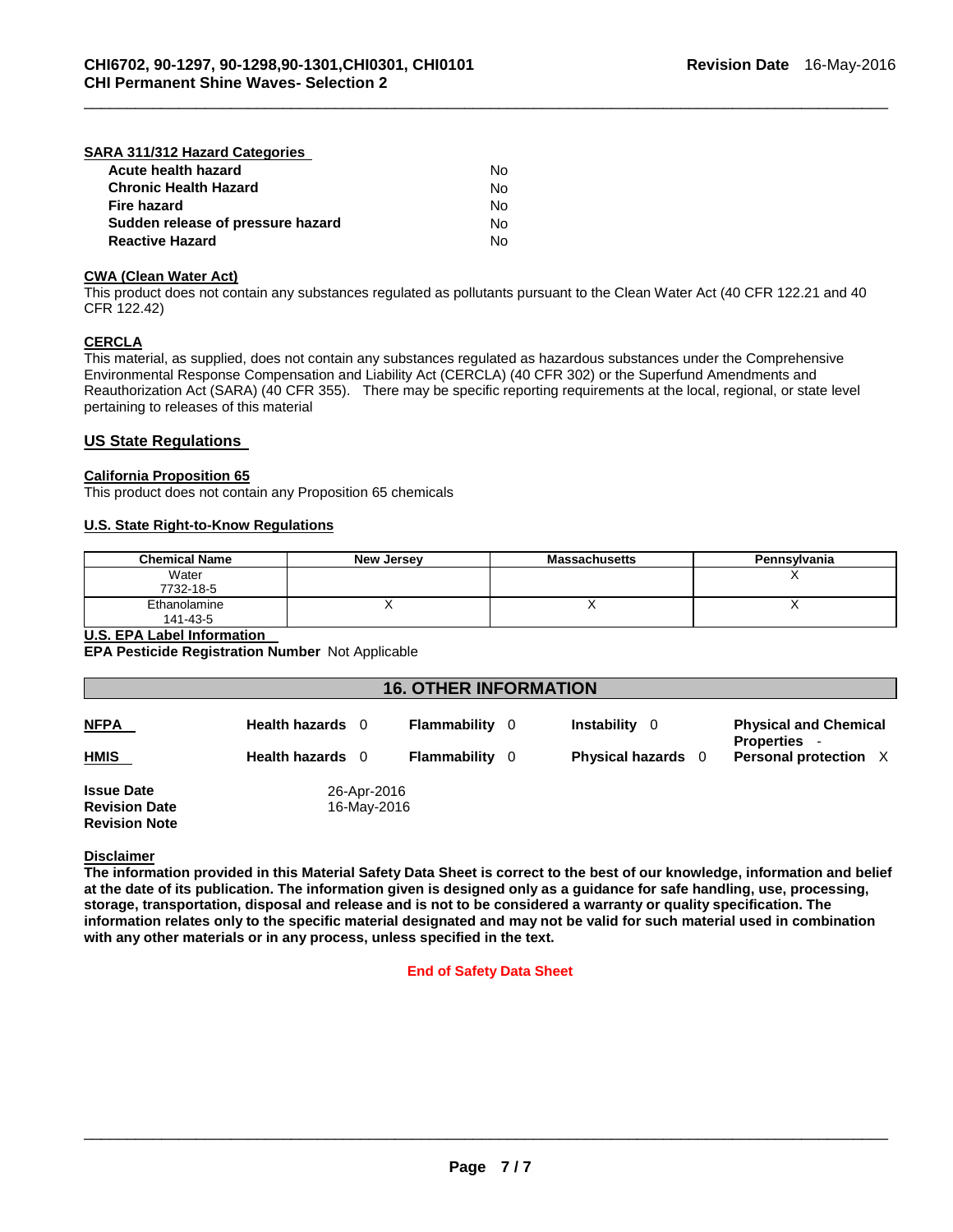

# **SAFETY DATA SHEET**

**Issue Date** 16-May-2016 **Revision Date** 16-May-2016 **Version** 1

# **1. PRODUCT AND COMPANY IDENTIFICATION**

| <b>Product identifier</b><br><b>Product Name</b>        | CHI Permanent Shine Waves- Selection 3 |                       |
|---------------------------------------------------------|----------------------------------------|-----------------------|
| Other means of identification<br><b>Synonyms</b>        | None                                   |                       |
| Recommended use of the chemical and restrictions on use |                                        |                       |
| Recommended Use                                         | Cosmetics - Bulk. Personal care.       |                       |
| Uses advised against                                    | All other uses                         |                       |
| Details of the supplier of the safety data sheet        |                                        |                       |
| <b>Manufacturer Address</b>                             | <b>E-mail address</b>                  | regulatory@farouk.com |
| Farouk Systems Inc.                                     |                                        |                       |
| 250 Pennbright Drive                                    |                                        |                       |
| Houston, Texas 77090                                    |                                        |                       |
| Company Phone Number 1-800-237-9175                     |                                        |                       |
| Emergency telephone number                              |                                        |                       |
| <b>Company Phone Number</b>                             | 1-800-237-9175                         |                       |
| <b>Emergency Telephone</b>                              | Chemtrec 1-800-424-9300                |                       |

**2. HAZARDS IDENTIFICATION** 

**Classification** 

#### **OSHA Regulatory Status**

While this product is not considered hazardous by the OSHA Hazard Communication Standard, this MSDS contains valuable information critical to the safe handling and proper use of the product. This MSDS should be retained and available for employees and other users of the product.

#### **Label elements**

| <b>Emergency Overview</b> |                      |                       |        |      |          |  |
|---------------------------|----------------------|-----------------------|--------|------|----------|--|
|                           | <b>Not Hazardous</b> |                       |        |      |          |  |
|                           |                      |                       |        |      |          |  |
|                           |                      |                       |        |      |          |  |
|                           |                      |                       |        |      |          |  |
|                           |                      |                       |        |      |          |  |
|                           |                      |                       |        |      |          |  |
| Appearance                | White milky liquid   | <b>Physical state</b> | liquid | Odor | Pleasant |  |

### **Hazards not otherwise classified (HNOC)**

#### **Other Information**

- May be harmful if swallowed
- Toxic to aquatic life with long lasting effects

<sup>•</sup> Toxic to aquatic life

<sup>97%</sup> of the mixture consists of ingredient(s) of unknown toxicity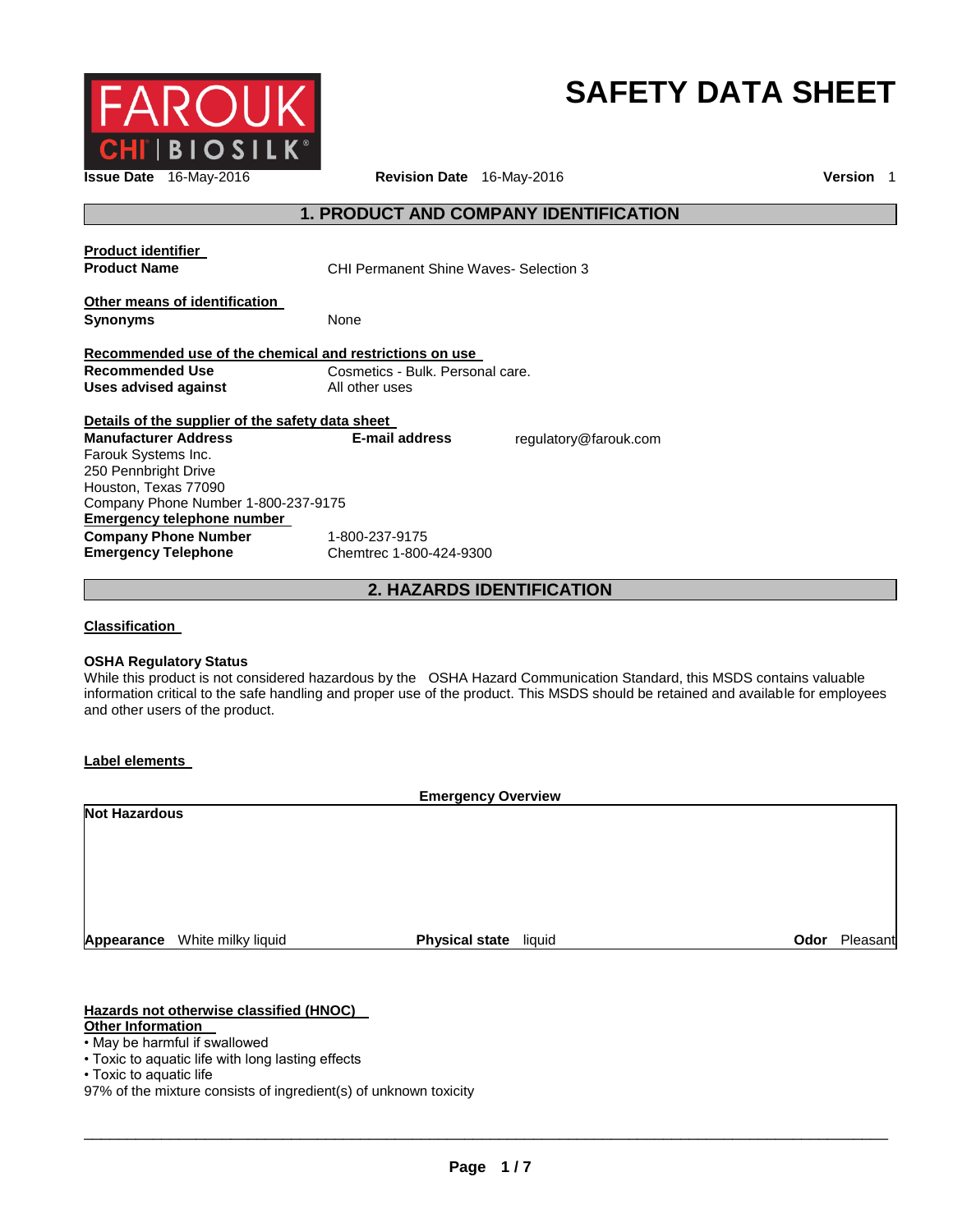# **3. COMPOSITION/INFORMATION ON INGREDIENTS**

\_\_\_\_\_\_\_\_\_\_\_\_\_\_\_\_\_\_\_\_\_\_\_\_\_\_\_\_\_\_\_\_\_\_\_\_\_\_\_\_\_\_\_\_\_\_\_\_\_\_\_\_\_\_\_\_\_\_\_\_\_\_\_\_\_\_\_\_\_\_\_\_\_\_\_\_\_\_\_\_\_\_\_\_\_\_\_\_\_\_\_\_\_

#### **Substance**

Composition: The product(s) does not contain ingredients considered hazardous as defined by OSHA, 29 CFR 1910.1200 and/or WHMIS under the HPA.

| <b>Chemical Name</b> | <b>CAS No.</b> | Weight-% | <b>Trade Secret</b> |  |  |  |
|----------------------|----------------|----------|---------------------|--|--|--|
| Water                | 7732-18-5      | 85-90    |                     |  |  |  |
| Ethanolamine         | 141-43-5       | $5 - 10$ |                     |  |  |  |
| Laureth-23           | 9002-92-0      | 0-5      |                     |  |  |  |

\* The exact percentage (concentration) of composition has been withheld as a trade secret.

# **4. FIRST AID MEASURES First aid measures General advice** No hazards which require special first aid measures. When symptoms persist or in all cases of doubt seek medical advice. **Eye contact Rinse thoroughly with plenty of water for at least 15 minutes, lifting lower and upper eyelids.** If discomfort of irritation persists, seek medical attention. **Skin Contact If skin problems occur, discontinue use.** If symptoms persist, seek medical attention. **Inhalation Inhalation Not an expected route of exposure. Ingestion In case of accidental ingestion, Wash out mouth with water. DO NOT INDUCE** VOMITING. Seek immediate medical attention. **Most important symptoms and effects, both acute and delayed**

#### **Symptoms** .

.

#### **Indication of any immediate medical attention and special treatment needed**

**Note to physicians Treat symptomatically.** 

### **5. FIRE-FIGHTING MEASURES**

#### **Suitable extinguishing media**

Dry chemical, CO2, water spray or alcohol-resistant foam.

**Unsuitable extinguishing media** Caution: Use of water spray when fighting fire may be inefficient.

#### **Specific hazards arising from the chemical**

**Explosion data Sensitivity to Mechanical Impact** None. **Sensitivity to Static Discharge** None.

#### **Protective equipment and precautions for firefighters**

As in any fire, wear self-contained breathing apparatus pressure-demand, MSHA/NIOSH (approved or equivalent) and full protective gear.

**Flash point** Not Applicable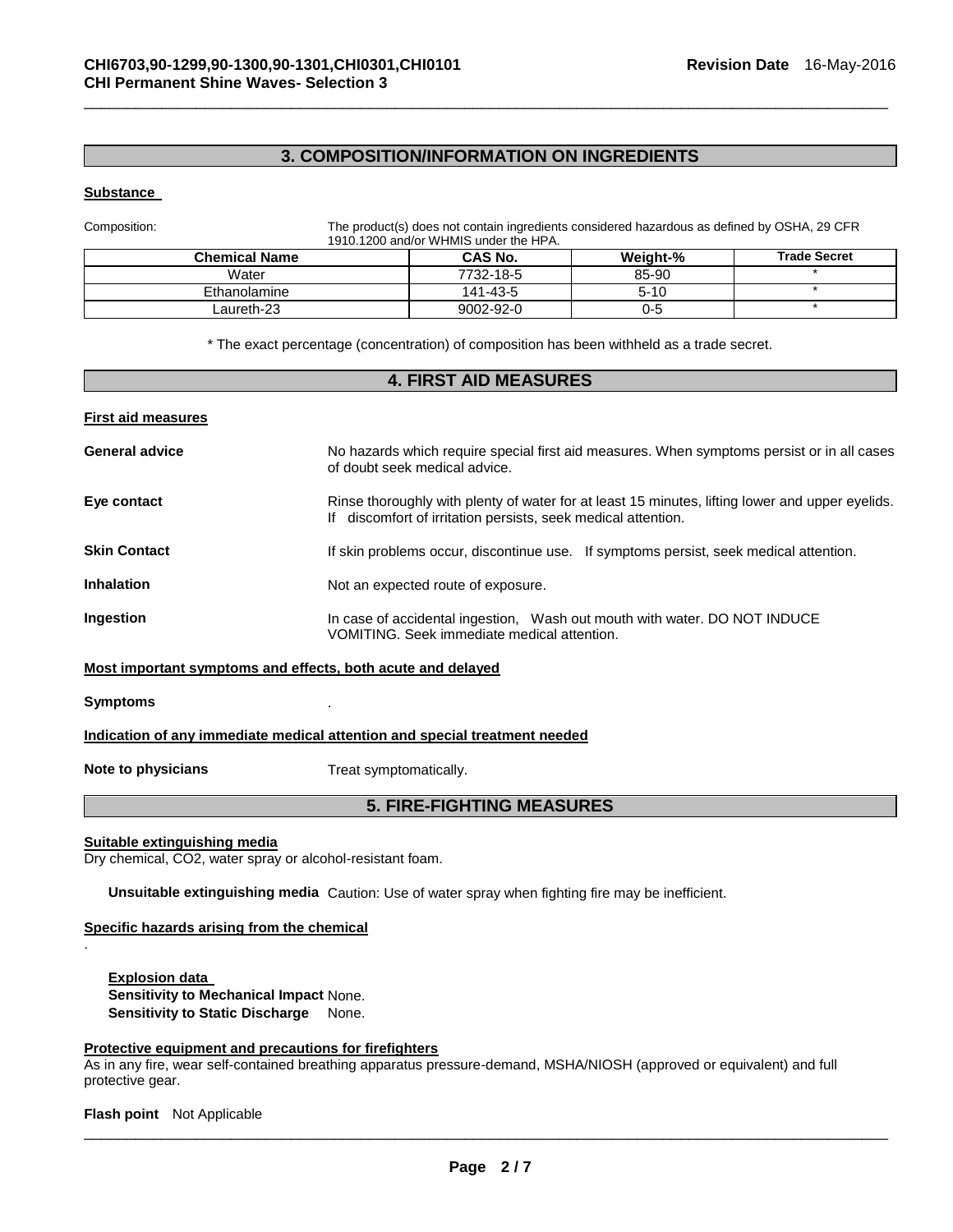# **6. ACCIDENTAL RELEASE MEASURES**

\_\_\_\_\_\_\_\_\_\_\_\_\_\_\_\_\_\_\_\_\_\_\_\_\_\_\_\_\_\_\_\_\_\_\_\_\_\_\_\_\_\_\_\_\_\_\_\_\_\_\_\_\_\_\_\_\_\_\_\_\_\_\_\_\_\_\_\_\_\_\_\_\_\_\_\_\_\_\_\_\_\_\_\_\_\_\_\_\_\_\_\_\_

|                                                              | Personal precautions, protective equipment and emergency procedures                                            |
|--------------------------------------------------------------|----------------------------------------------------------------------------------------------------------------|
| <b>Personal precautions</b>                                  | Avoid contact with eyes.                                                                                       |
| <b>Environmental precautions</b>                             |                                                                                                                |
| <b>Environmental precautions</b>                             | See Section 12 for additional ecological information.                                                          |
| Methods and material for containment and cleaning up         |                                                                                                                |
| <b>Methods for containment</b>                               | Prevent further leakage or spillage if safe to do so.                                                          |
| Methods for cleaning up                                      | Pick up and transfer to properly labeled containers.                                                           |
|                                                              |                                                                                                                |
|                                                              | 7. HANDLING AND STORAGE                                                                                        |
| <b>Precautions for safe handling</b>                         |                                                                                                                |
| Advice on safe handling                                      | Avoid contact with eyes.                                                                                       |
| Conditions for safe storage, including any incompatibilities |                                                                                                                |
| <b>Storage Conditions</b>                                    | Keep out of the reach of children. Keep containers tightly closed in a dry, cool and<br>well-ventilated place. |

# **8. EXPOSURE CONTROLS/PERSONAL PROTECTION**

## **Control parameters**

**Exposure Guidelines** This product, as supplied, does not contain any hazardous materials with occupational exposure limits established by the region specific regulatory bodies.

| <b>Chemical Name</b> | <b>ACGIH TLV</b> | <b>OSHA PEL</b>                   | <b>NIOSH IDLH</b>          |
|----------------------|------------------|-----------------------------------|----------------------------|
| Ethanolamine         | STEL: 6 ppm      | TWA: 3 ppm                        | IDLH: 30 ppm               |
| 141-43-5             | TWA: 3 ppm       | TWA: 6 mg/m <sup>3</sup>          | TWA: 3 ppm                 |
|                      |                  | (vacated) TWA: 3 ppm              | TWA: $8 \text{ mg/m}^3$    |
|                      |                  | (vacated) TWA: $8 \text{ mg/m}^3$ | STEL: 6 ppm                |
|                      |                  | (vacated) STEL: 6 ppm             | STEL: 15 mg/m <sup>3</sup> |
|                      |                  | (vacated) STEL: 15 mg/m $3$       |                            |

#### **Appropriate engineering controls**

**Engineering Controls None under normal use conditions.** 

**Individual protection measures, such as personal protective equipment**

| <b>Eye/face protection</b>    | No special technical protective measures are necessary.                                                                                                                                                                                                                                                                          |
|-------------------------------|----------------------------------------------------------------------------------------------------------------------------------------------------------------------------------------------------------------------------------------------------------------------------------------------------------------------------------|
| Skin and body protection      | No special technical protective measures are necessary.                                                                                                                                                                                                                                                                          |
| <b>Respiratory protection</b> | If exposure limits are exceeded or irritation is experienced, NIOSH/MSHA approved<br>respiratory protection should be worn. Positive-pressure supplied air respirators may be<br>required for high airborne contaminant concentrations. Respiratory protection must be<br>provided in accordance with current local regulations. |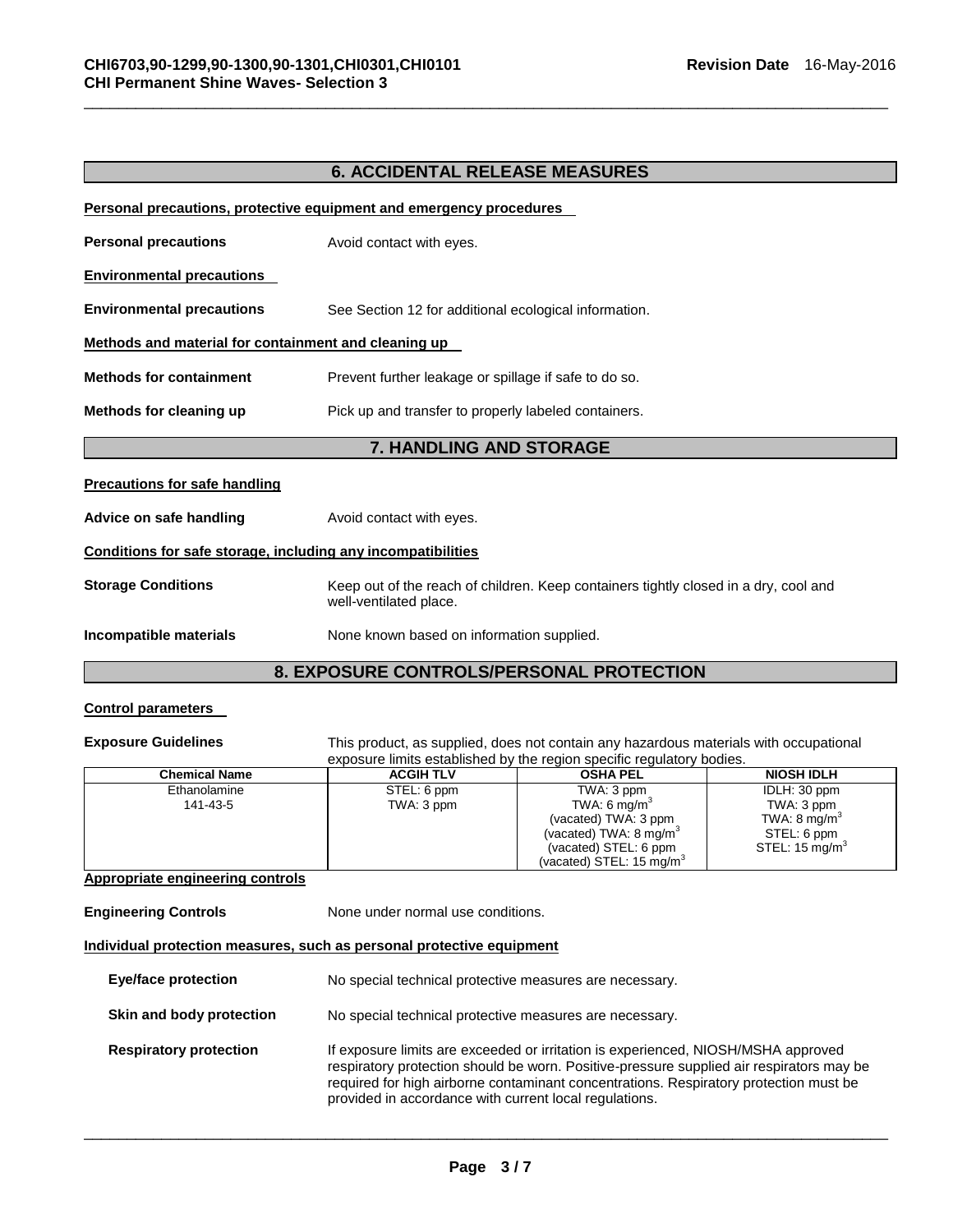**General Hygiene Considerations** None under normal use conditions.

# **9. PHYSICAL AND CHEMICAL PROPERTIES**

\_\_\_\_\_\_\_\_\_\_\_\_\_\_\_\_\_\_\_\_\_\_\_\_\_\_\_\_\_\_\_\_\_\_\_\_\_\_\_\_\_\_\_\_\_\_\_\_\_\_\_\_\_\_\_\_\_\_\_\_\_\_\_\_\_\_\_\_\_\_\_\_\_\_\_\_\_\_\_\_\_\_\_\_\_\_\_\_\_\_\_\_\_

#### **Information on basic physical and chemical properties**

| <b>Physical state</b><br>Appearance<br>Color                                                                                                                                                                                                                                        | liquid<br>White milky liquid<br>white                                                                              | Odor<br><b>Odor threshold</b> | Pleasant |
|-------------------------------------------------------------------------------------------------------------------------------------------------------------------------------------------------------------------------------------------------------------------------------------|--------------------------------------------------------------------------------------------------------------------|-------------------------------|----------|
| <b>Property</b><br>рH<br><b>Melting point/freezing point</b><br>Boiling point / boiling range<br><b>Flash point</b><br><b>Evaporation rate</b><br><b>Flammability (solid, gas)</b><br><b>Flammability Limit in Air</b><br><b>Upper flammability limit</b>                           | <b>Values</b><br>$11.4 - 11.7$<br>Not Applicable<br>> 212 °F<br>Not Applicable<br>Not Applicable<br>Not Applicable | Remarks • Method              |          |
| Lower flammability limit<br>Vapor pressure<br><b>Vapor density</b><br><b>Relative density</b><br><b>Water solubility</b><br>Solubility in other solvents<br><b>Partition coefficient</b><br><b>Autoignition temperature</b><br><b>Decomposition temperature</b><br><b>Viscosity</b> | Not Applicable<br>Not Applicable<br>Not Applicable<br>Soluble in water                                             |                               |          |
| <b>Dynamic viscosity</b><br><b>Explosive properties</b><br><b>Oxidizing properties</b>                                                                                                                                                                                              | Not Applicable                                                                                                     |                               |          |
| <b>Other Information</b>                                                                                                                                                                                                                                                            |                                                                                                                    |                               |          |
| <b>Molecular weight</b><br><b>VOC Content (%)</b><br><b>Density</b>                                                                                                                                                                                                                 | Not Applicable<br>Not Applicable<br>Not Applicable                                                                 |                               |          |

# **10. STABILITY AND REACTIVITY**

#### **Reactivity**

No data available

#### **Chemical stability**

Stable under recommended storage conditions.

# **Possibility of Hazardous Reactions**

None under normal processing.

#### **Hazardous polymerization** Hazardous polymerization does not occur.

## **Conditions to avoid**

None known based on information supplied.

#### **Incompatible materials**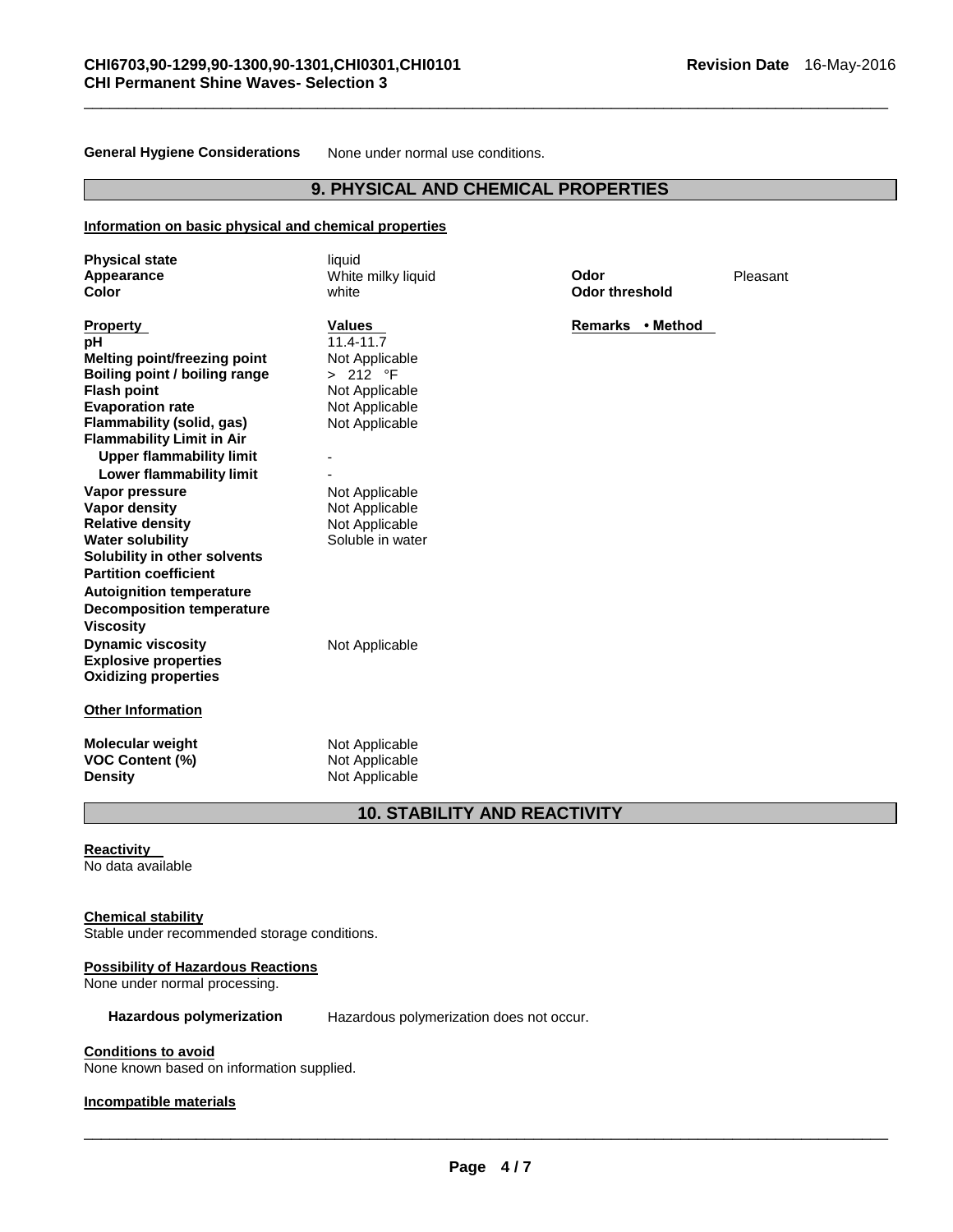None known based on information supplied.

#### **Hazardous Decomposition Products**

None known based on information supplied.

# **11. TOXICOLOGICAL INFORMATION**

\_\_\_\_\_\_\_\_\_\_\_\_\_\_\_\_\_\_\_\_\_\_\_\_\_\_\_\_\_\_\_\_\_\_\_\_\_\_\_\_\_\_\_\_\_\_\_\_\_\_\_\_\_\_\_\_\_\_\_\_\_\_\_\_\_\_\_\_\_\_\_\_\_\_\_\_\_\_\_\_\_\_\_\_\_\_\_\_\_\_\_\_\_

#### **Information on likely routes of exposure**

| No data available  |
|--------------------|
| No data available. |
| No data available. |
| No data available. |
| No data available. |
|                    |

| <b>Chemical Name</b> | Oral LD50             | Dermal LD50                            | <b>Inhalation LC50</b> |
|----------------------|-----------------------|----------------------------------------|------------------------|
| Water                | (Rat)<br>> 90 mL/kg   |                                        |                        |
| 7732-18-5            |                       |                                        |                        |
| Ethanolamine         | (Rat)<br>= 1720 mg/kg | $(Rabbit) = 1 mL/kg$<br>$= 1000$ mg/kg |                        |
| 141-43-5             |                       | Rabbit)                                |                        |

#### **Information on toxicological effects**

#### **Symptoms** .

#### **Delayed and immediate effects as well as chronic effects from short and long-term exposure**

| <b>Sensitization</b>            |  |
|---------------------------------|--|
| Germ cell mutagenicity          |  |
| Carcinogenicity                 |  |
| <b>Reproductive toxicity</b>    |  |
| <b>STOT - single exposure</b>   |  |
| <b>STOT - repeated exposure</b> |  |
| <b>Aspiration hazard</b>        |  |

#### **Numerical measures of toxicity - Product Information**

| <b>Unknown Acute Toxicity</b> | 97% of the mixture consists of ingredient(s) of unknown toxicity               |
|-------------------------------|--------------------------------------------------------------------------------|
|                               | The following values are calculated based on chapter 3.1 of the GHS document . |
| Oral LD50                     | 3.221.00                                                                       |
| <b>Dermal LD50</b>            | 6.888.00                                                                       |
| Mist                          | 0.14                                                                           |
| Vapor                         | 570.00                                                                         |

# **12. ECOLOGICAL INFORMATION**

#### **Ecotoxicity**

82% of the mixture consists of components(s) of unknown hazards to the aquatic environment

| <b>Chemical Name</b> | Algae/aguatic plants             | Fish                               | Crustacea                   |
|----------------------|----------------------------------|------------------------------------|-----------------------------|
| Ethanolamine         | 15: 72 h Desmodesmus subspicatus | 227: 96 h Pimephales promelas      | 65: 48 h Daphnia magna mg/L |
| 141-43-5             | mg/L EC50                        | mg/L LC50 flow-through 300 - 1000: | EC50                        |
|                      |                                  | 96 h Lepomis macrochirus mg/L      |                             |
|                      |                                  | LC50 static 114 - 196: 96 h        |                             |
|                      |                                  | Oncorhynchus mykiss mg/L LC50      |                             |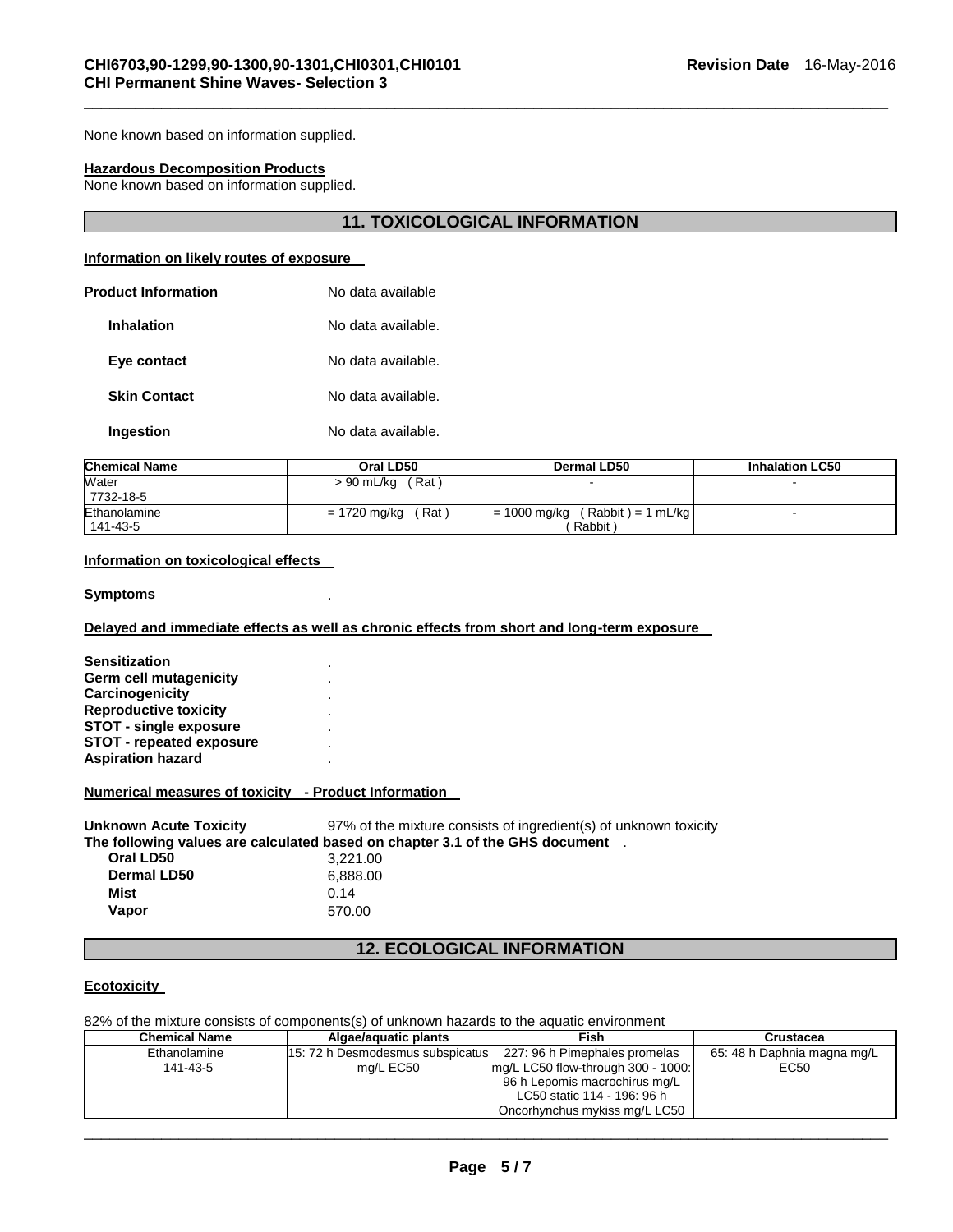| mg/L LC50 static 200: 96 h | static 3684: 96 h Brachydanio rerio<br>Oncorhynchus mykiss mg/L LC50<br>flow-through |
|----------------------------|--------------------------------------------------------------------------------------|
|                            |                                                                                      |

\_\_\_\_\_\_\_\_\_\_\_\_\_\_\_\_\_\_\_\_\_\_\_\_\_\_\_\_\_\_\_\_\_\_\_\_\_\_\_\_\_\_\_\_\_\_\_\_\_\_\_\_\_\_\_\_\_\_\_\_\_\_\_\_\_\_\_\_\_\_\_\_\_\_\_\_\_\_\_\_\_\_\_\_\_\_\_\_\_\_\_\_\_

#### **Persistence and degradability**

#### **Bioaccumulation**

.

.

| <b>Chemical Name</b>          | coefficient<br>$  -$<br>n<br>tition |
|-------------------------------|-------------------------------------|
| Ethanolamine                  | $\Omega'$<br>ו ש.ו                  |
| . 49<br>$\Lambda$ 1<br>س ب-⊔" |                                     |

#### **Other adverse effects**

| <b>13. DISPOSAL CONSIDERATIONS</b> |                                                                      |  |
|------------------------------------|----------------------------------------------------------------------|--|
| Waste treatment methods            |                                                                      |  |
| Disposal of wastes                 | Dispose of contents/containers in accordance with local regulations. |  |
| Contaminated packaging             | Dispose of in accordance with local regulations.                     |  |

# **14. TRANSPORT INFORMATION**

| <b>DOT</b>  | Not regulated |
|-------------|---------------|
| ICAO (air)  | Not regulated |
| IATA        | Not regulated |
| <b>IMDG</b> | Not regulated |

# **15. REGULATORY INFORMATION**

#### **International Inventories**

#### **Legend:**

**TSCA** - United States Toxic Substances Control Act Section 8(b) Inventory **DSL/NDSL** - Canadian Domestic Substances List/Non-Domestic Substances List **EINECS/ELINCS** - European Inventory of Existing Chemical Substances/European List of Notified Chemical Substances **ENCS** - Japan Existing and New Chemical Substances **IECSC** - China Inventory of Existing Chemical Substances **KECL** - Korean Existing and Evaluated Chemical Substances **PICCS** - Philippines Inventory of Chemicals and Chemical Substances

**AICS** - Australian Inventory of Chemical Substances

#### **US Federal Regulations**